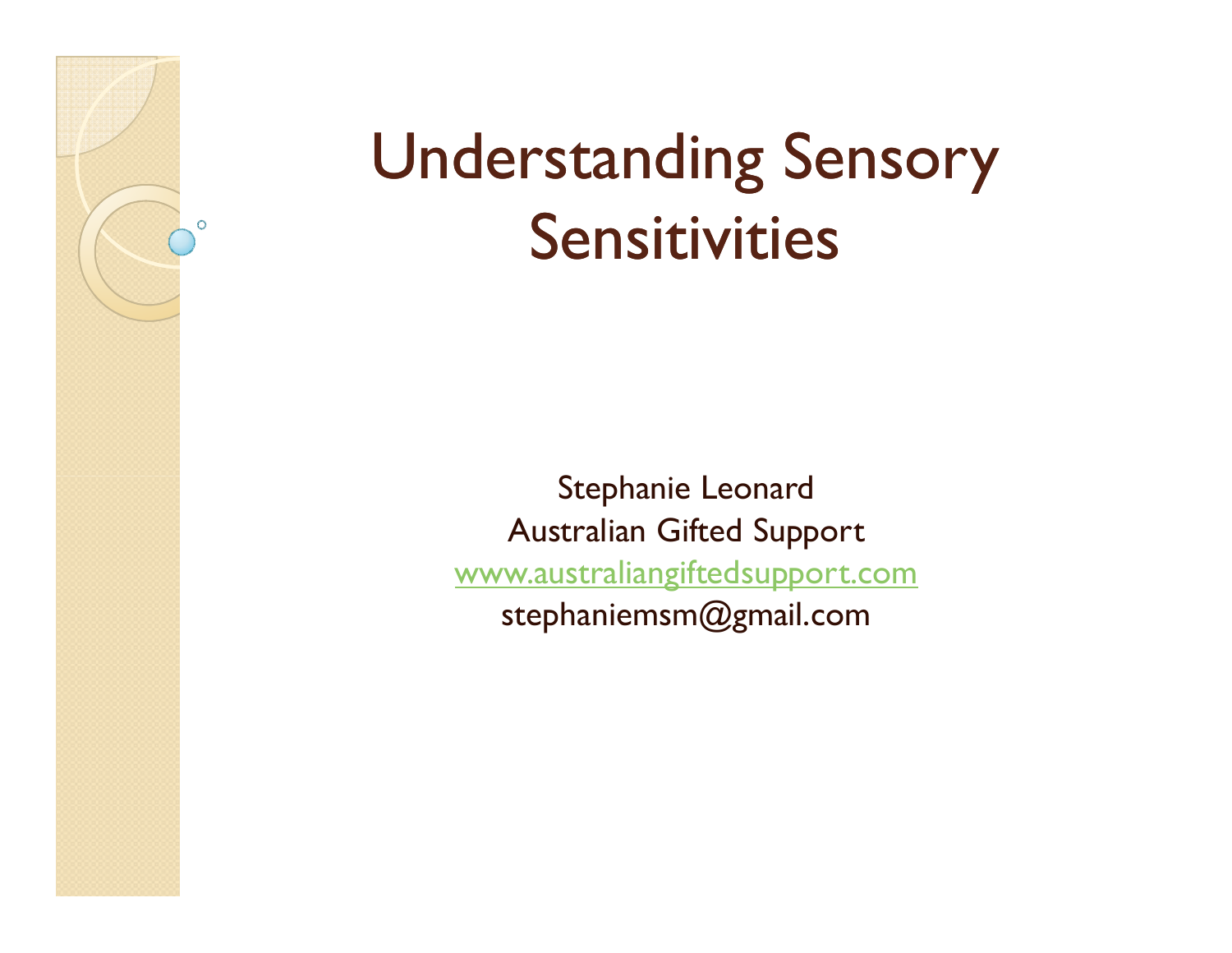Sensory sensitivity can impact on your child's everyday experiences.

In some cases it will affect your child'sability to

- •• learn
- •• form friendships
- •• interact appropriately in play activities.

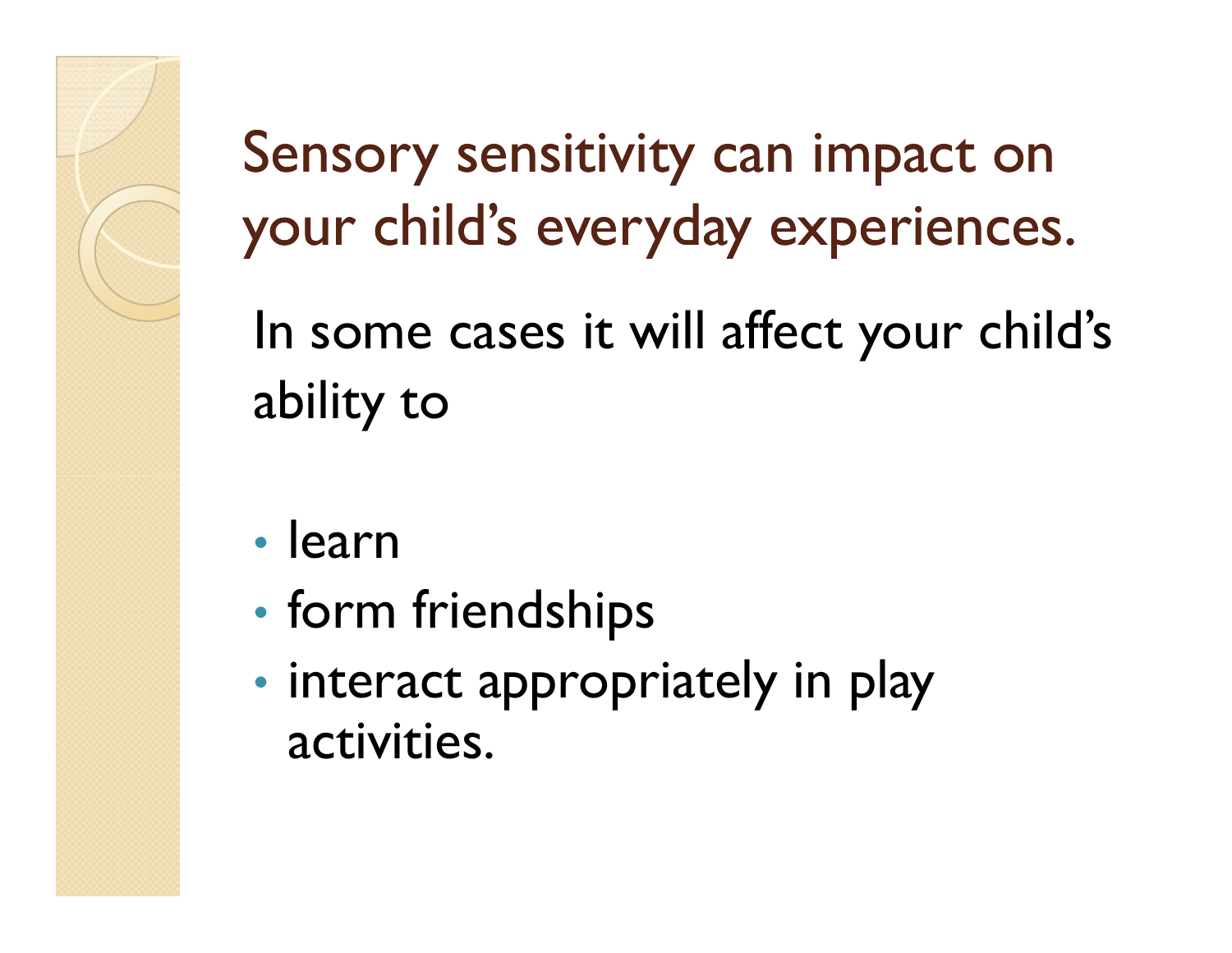# The Five Senses ? ? ? ? ? Only 5?

 $\bullet$  http://www.youtube.com/watch?v=CUn7z y8Ya20&p=Ak70GeqUCz8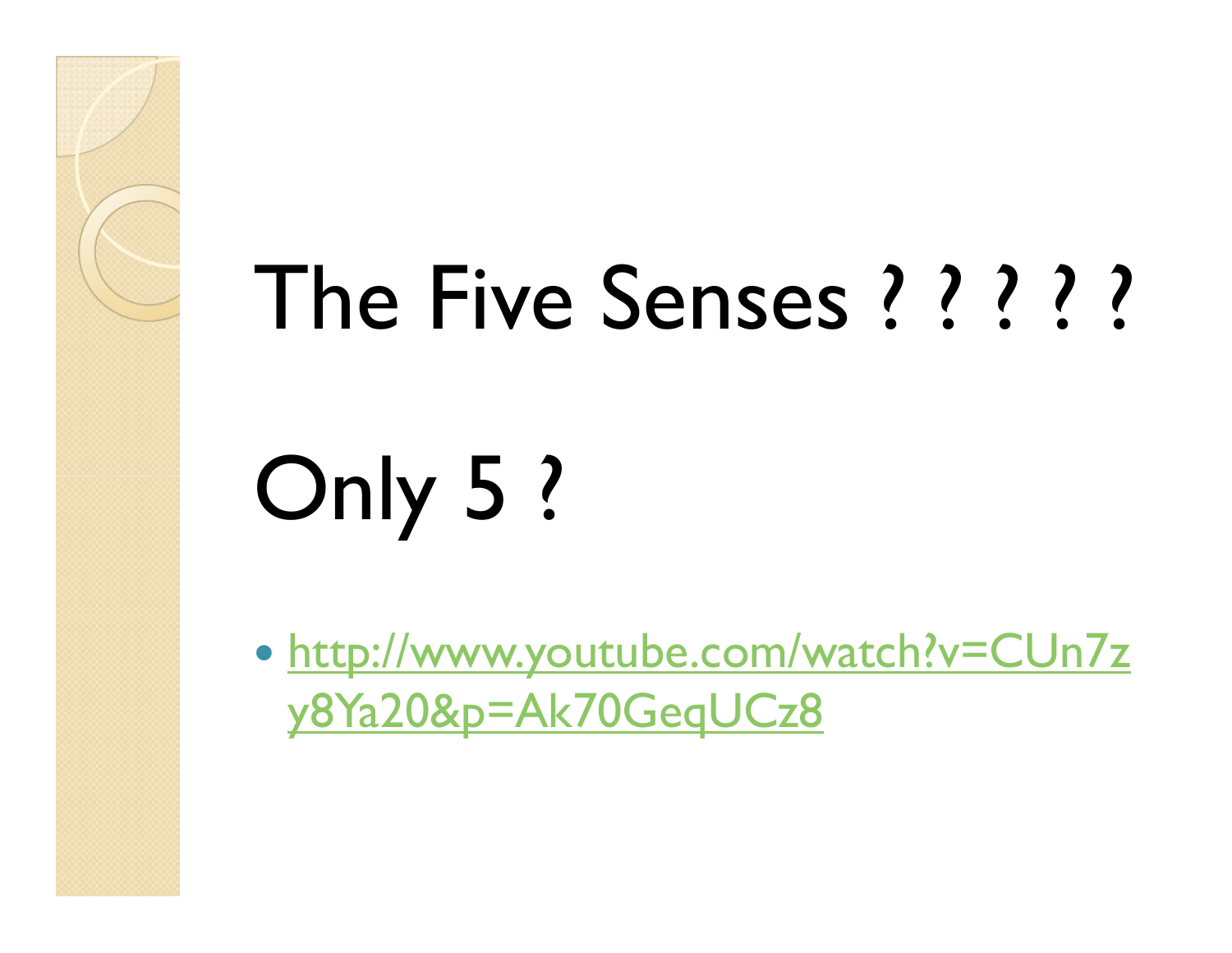#### SENSORY SYSTEM

- •Tactile (touch)
- •Visual (sight)
- •Auditory (hearing)
- •Gustatory (taste)
- •Olfactory (smell)
- •Vestibular (balance)
- •Proprioception (body awareness)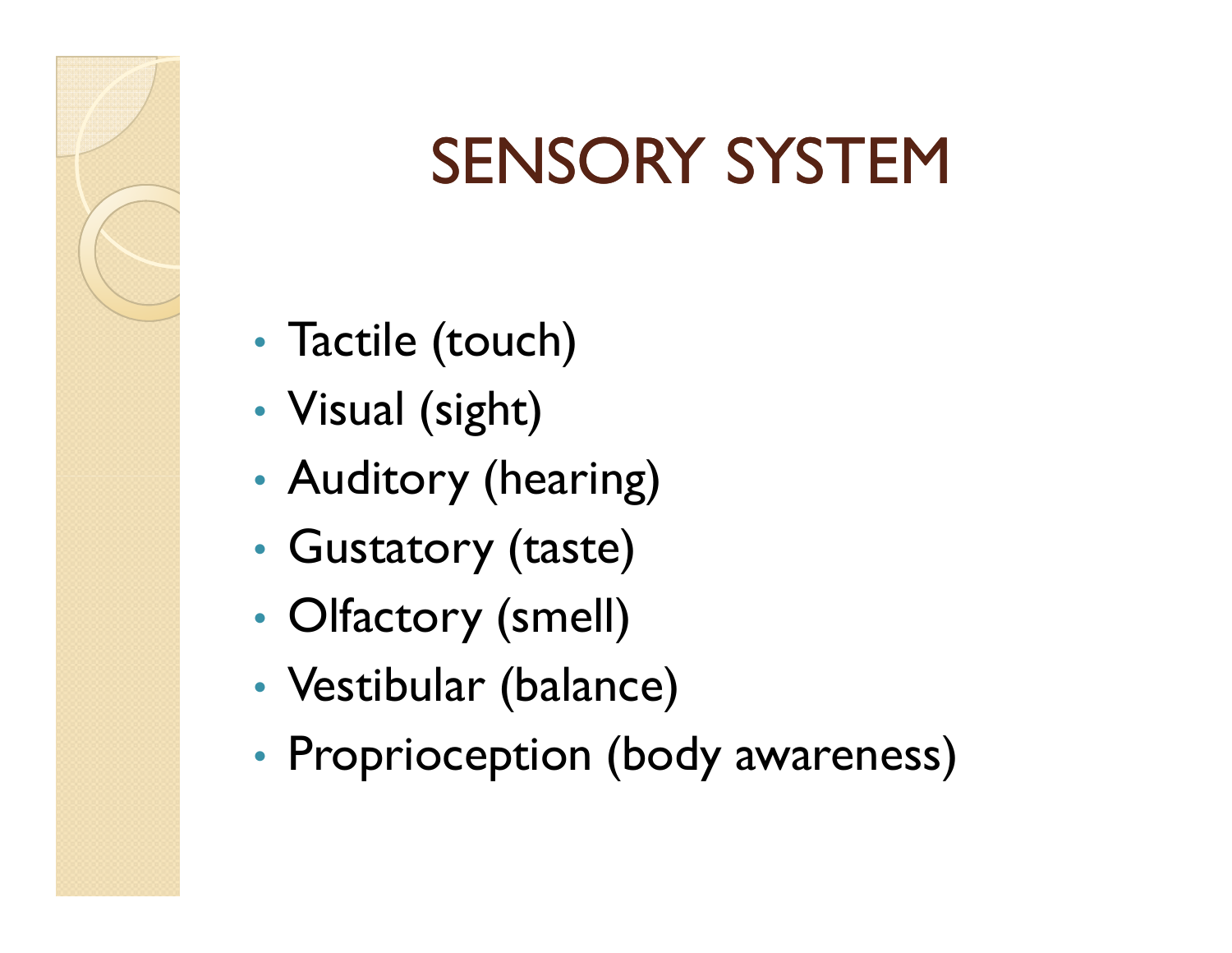

- $\bullet$ • CHOOSING
- $\bullet$  ORGANISI • ORGANISING
- $\bullet$  RESPONDIN • RESPONDING APPROPRIATELY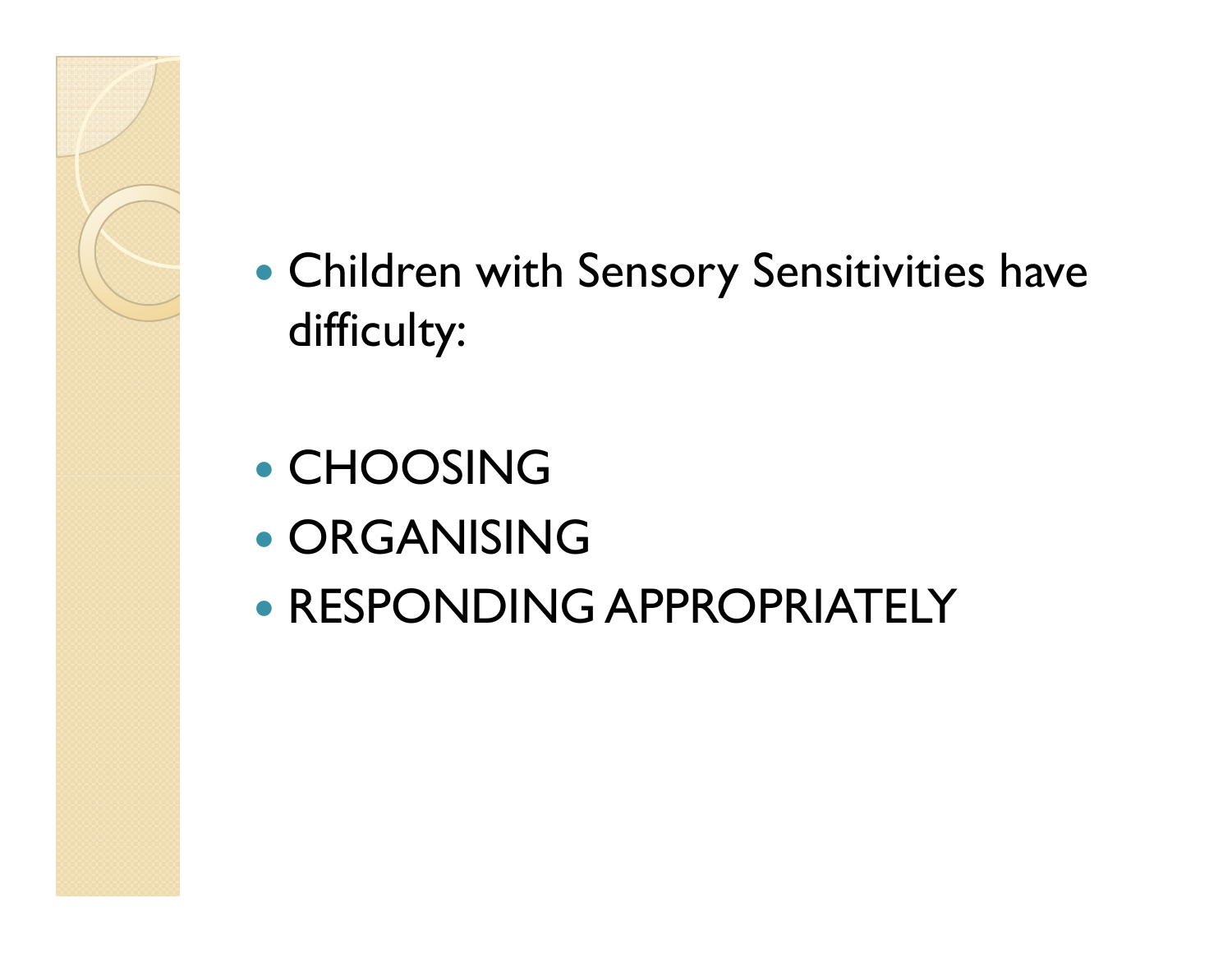

# What is SensoryIntegration?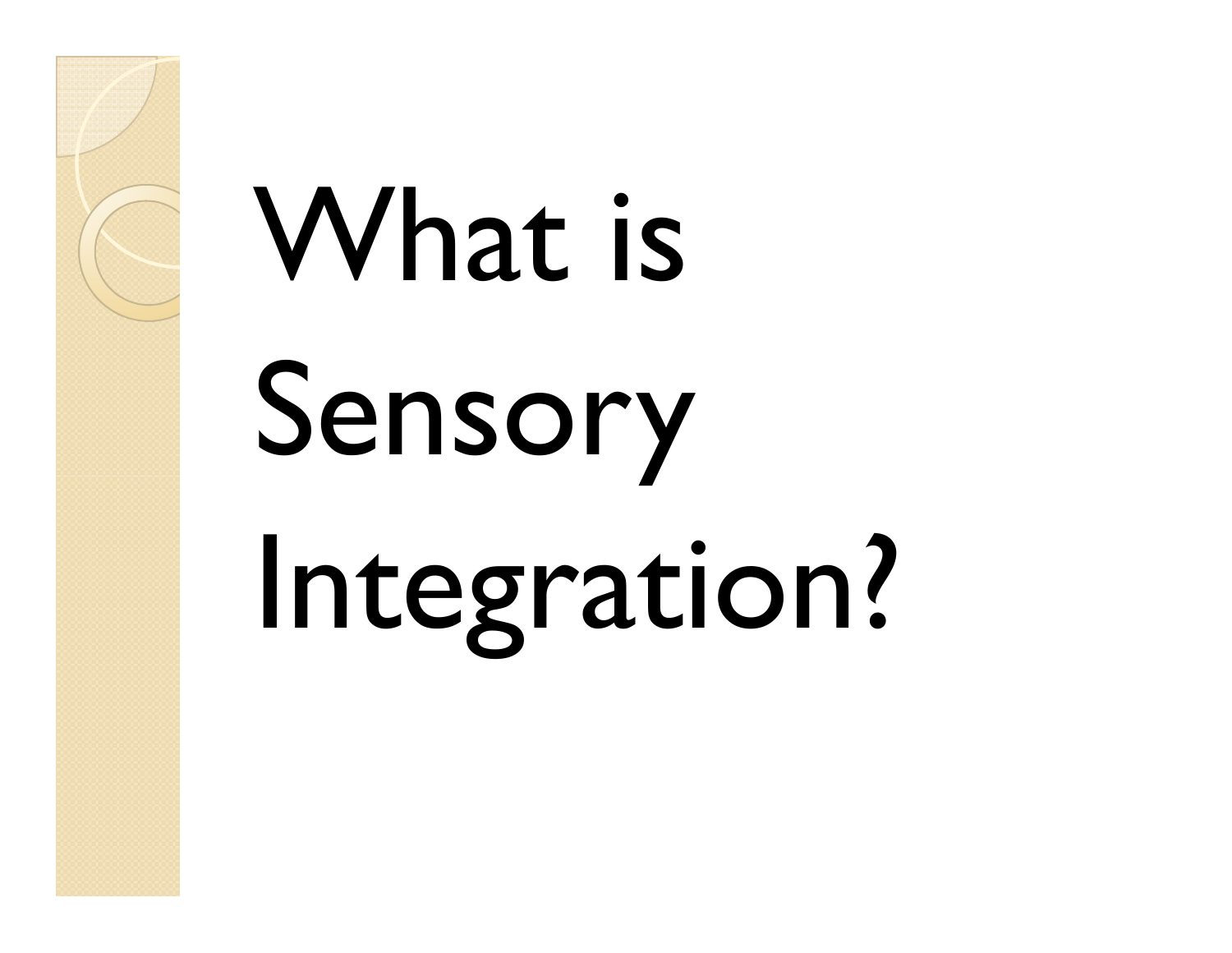#### SENSORY INTEGRATION

•WHO you are

•WHERE you are

•WHAT is happening around you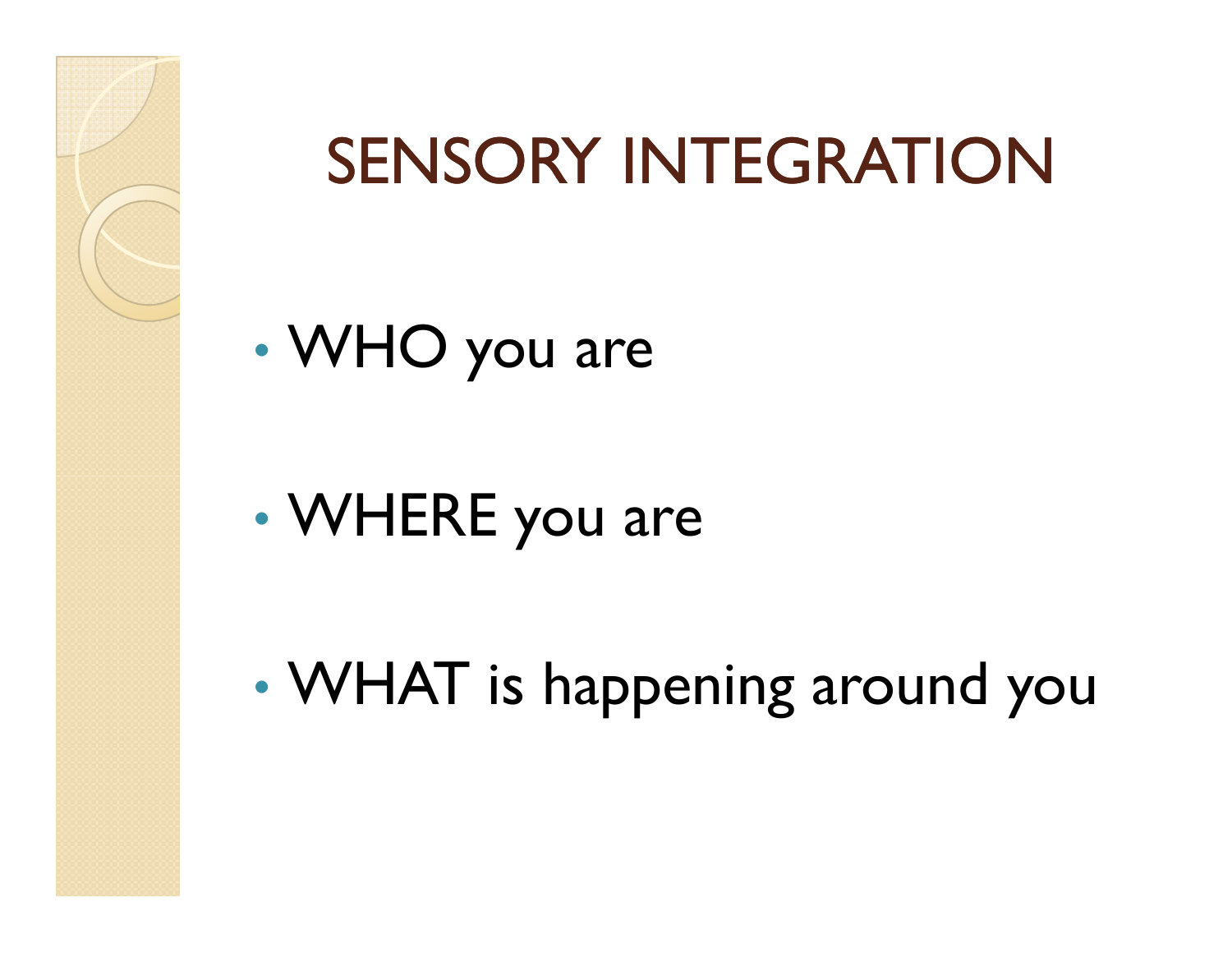

#### Out of your comfort zone.

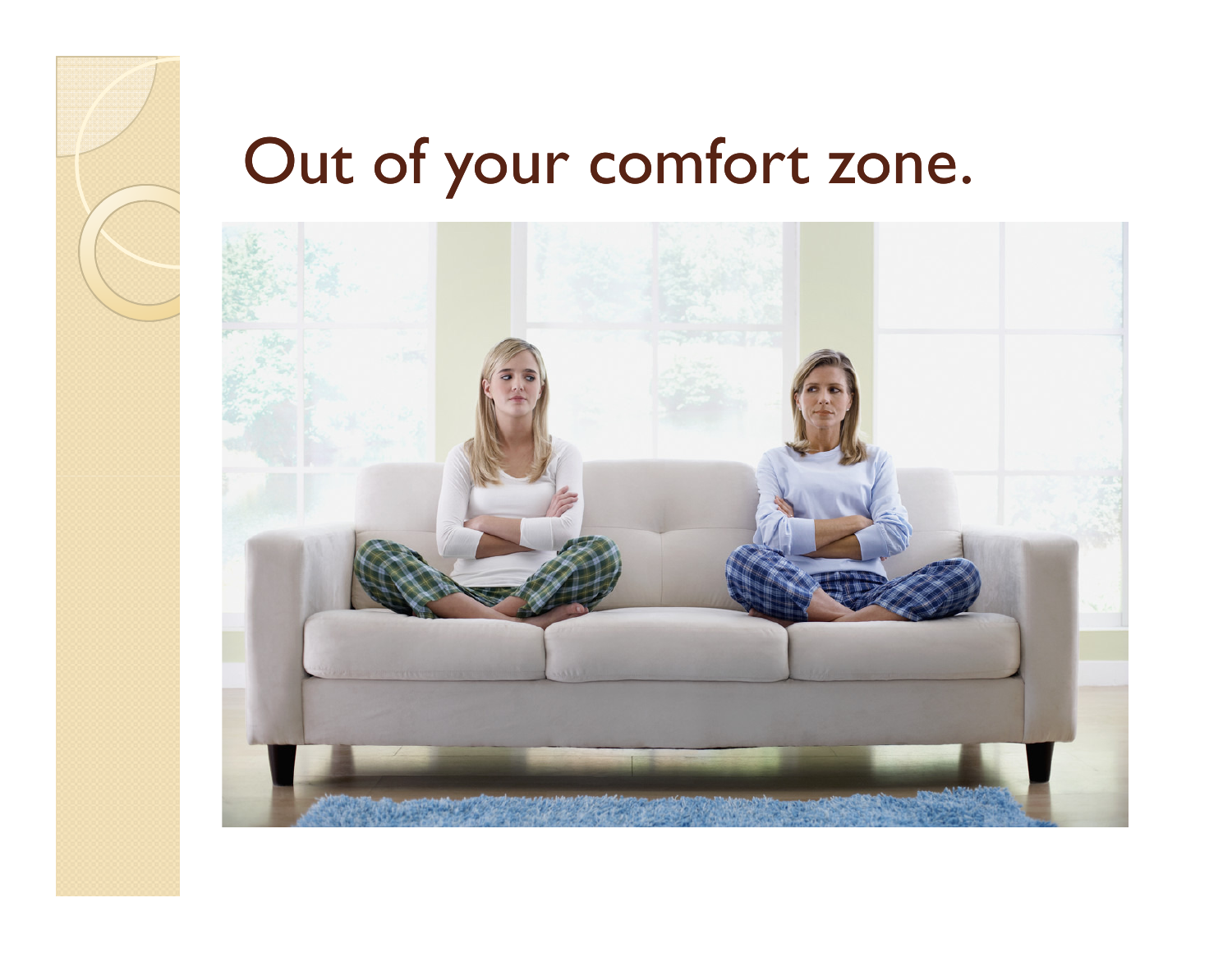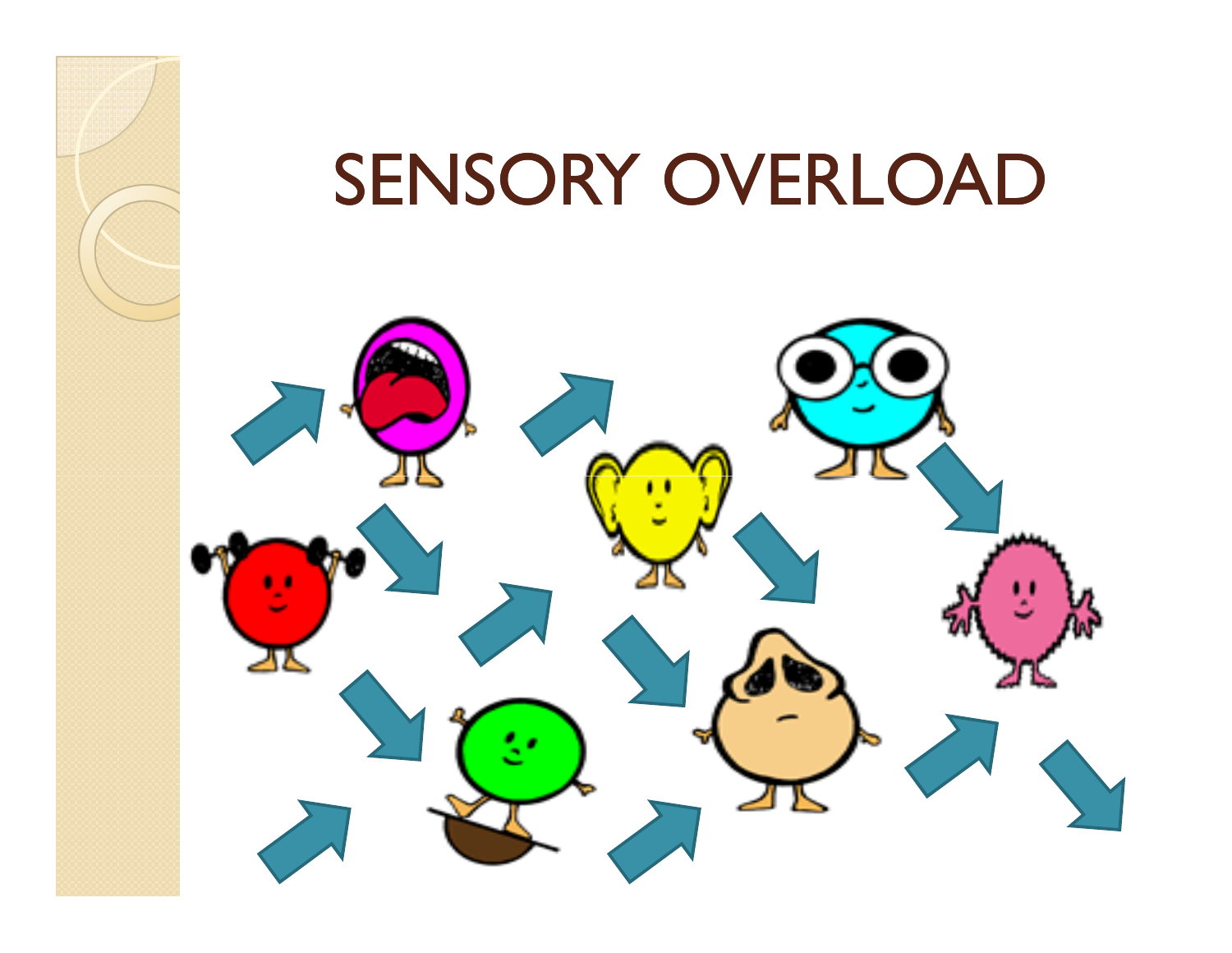For most of us, sensory integration occurs without conscious thought or effort.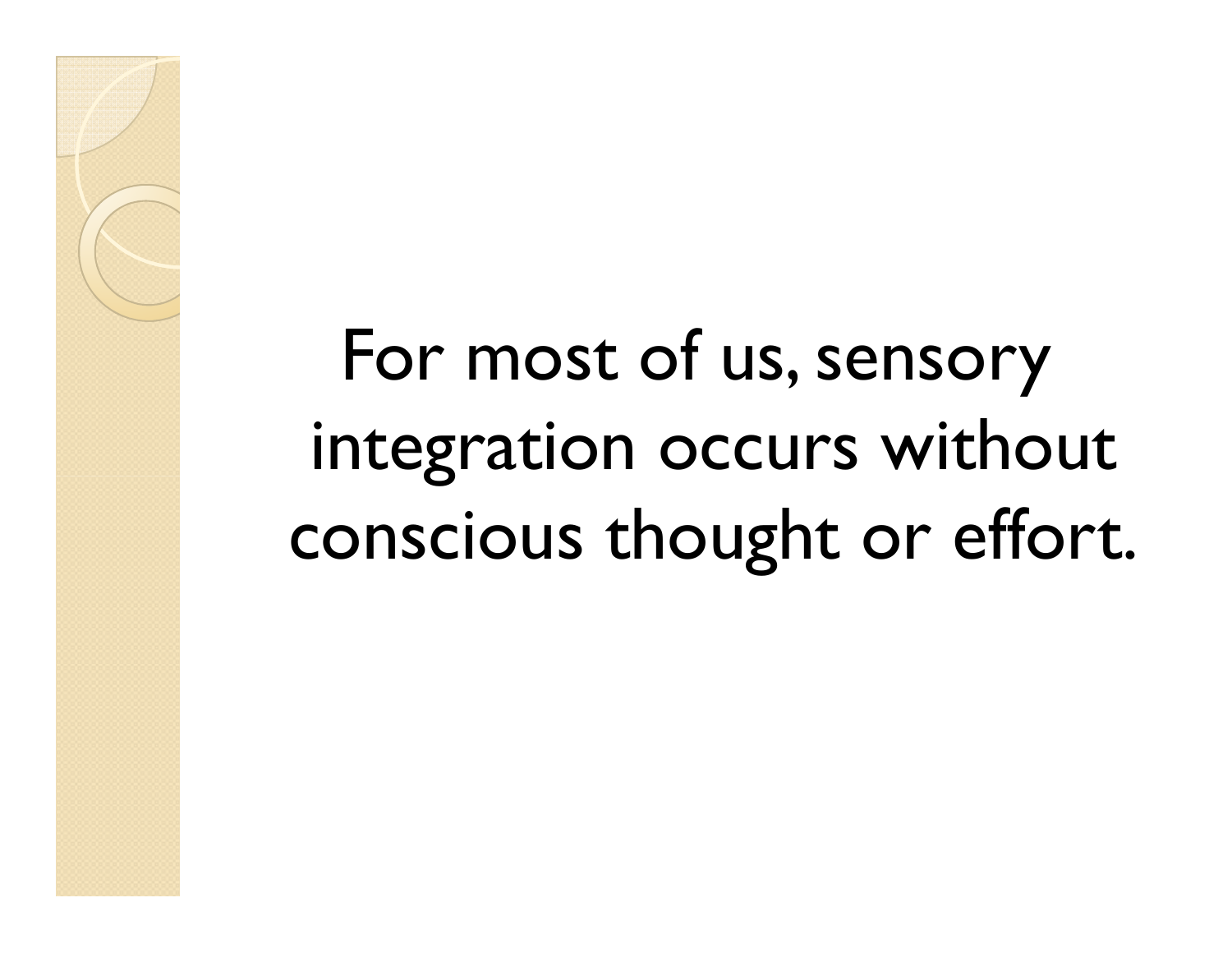#### SENSORY INTEGRATION

• Our brain organises input from all senses at the same time and guides us through our actions to respond appropriately.







Input

Sensory Response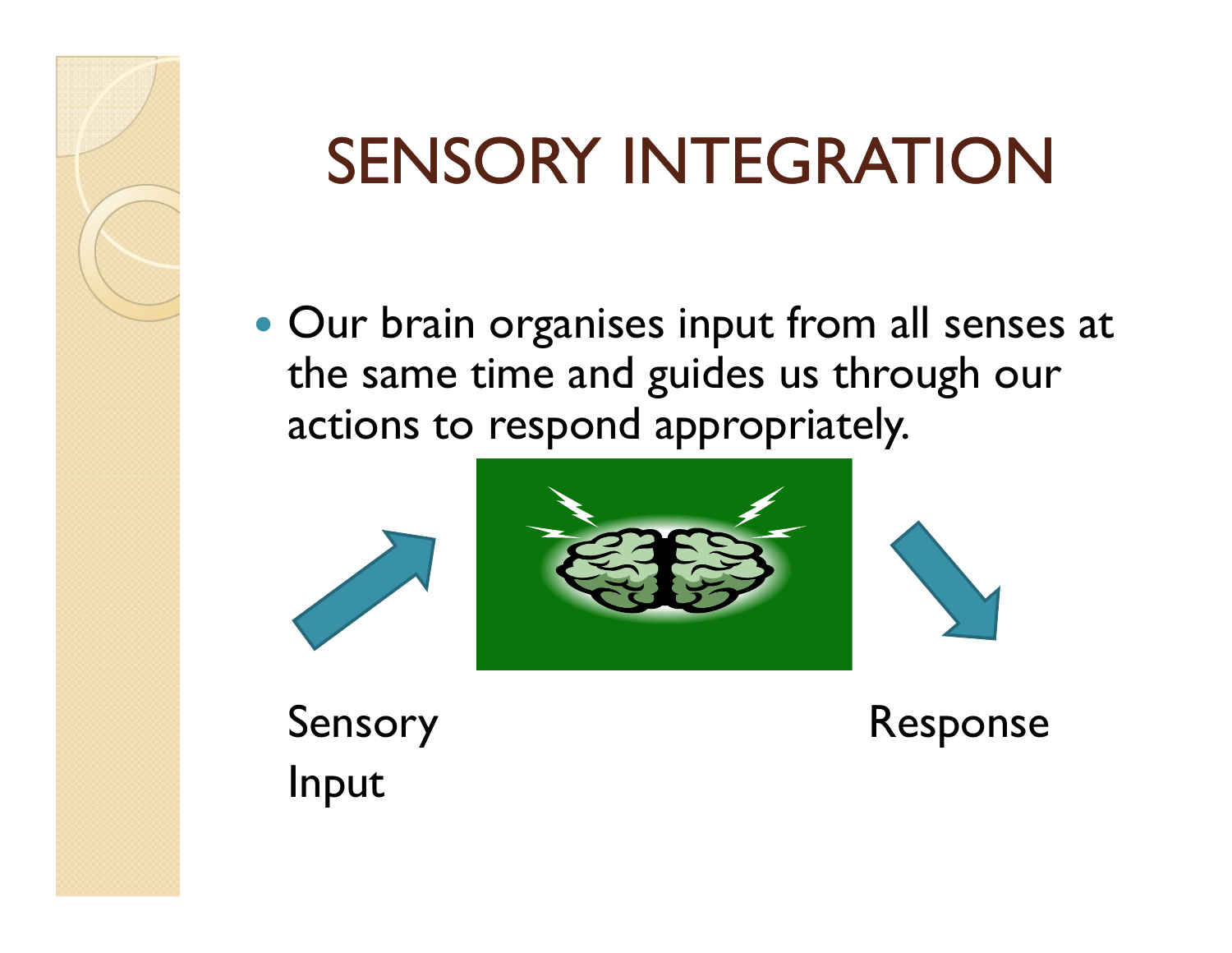### Sensory Diet

". . . our bodies need a balance of sensations in order to help us make sense of the world and be our most alert, adaptive and skilful." (Wilbarger, 1984)

Children with sensory sensitivities do not have a balanced sensory diet.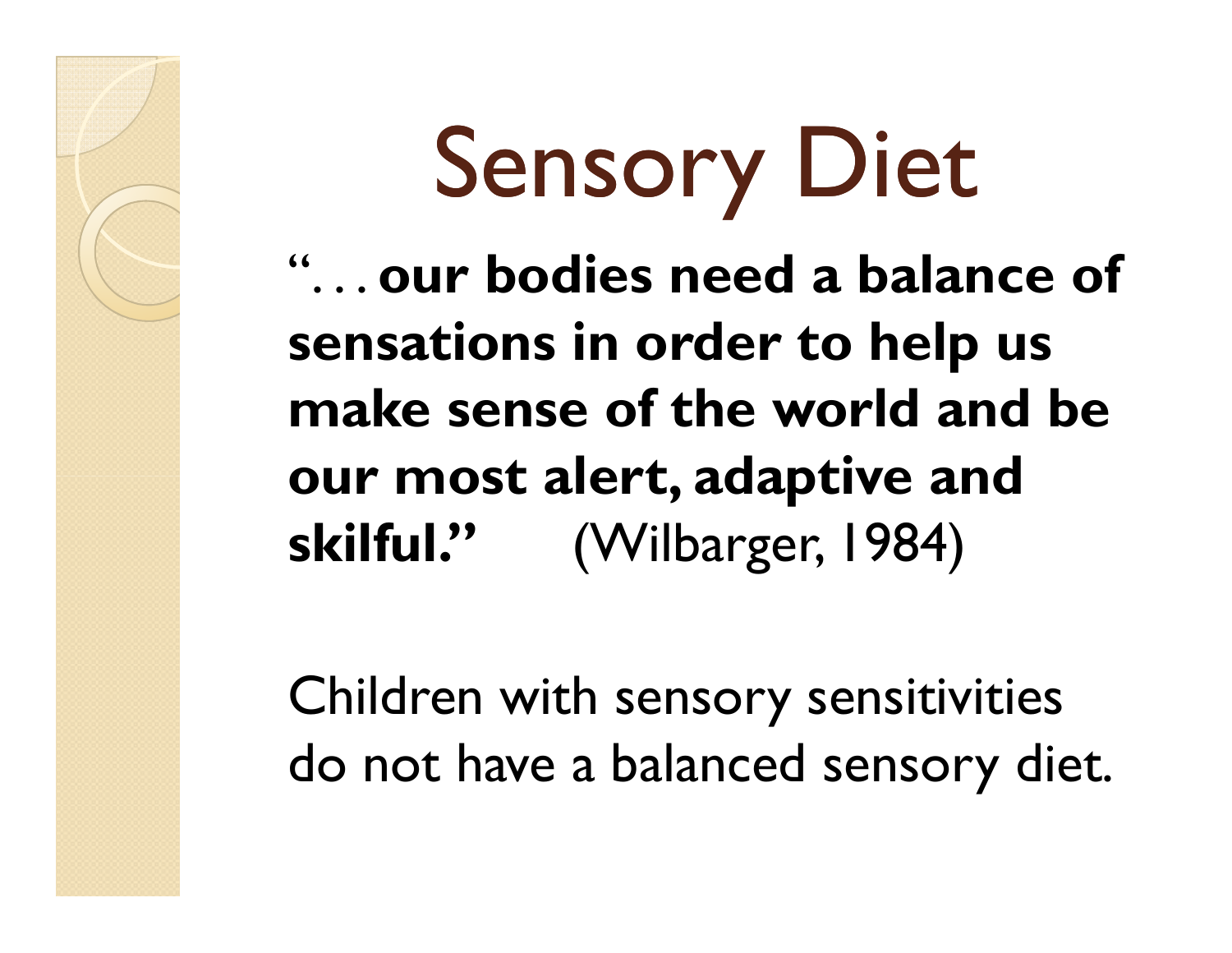#### Children with sensory sensitivities:

- •do not have a balanced sensory diet
- •have very strong likes and dislikes
- •• reactions to sensory input differ from typically expected responses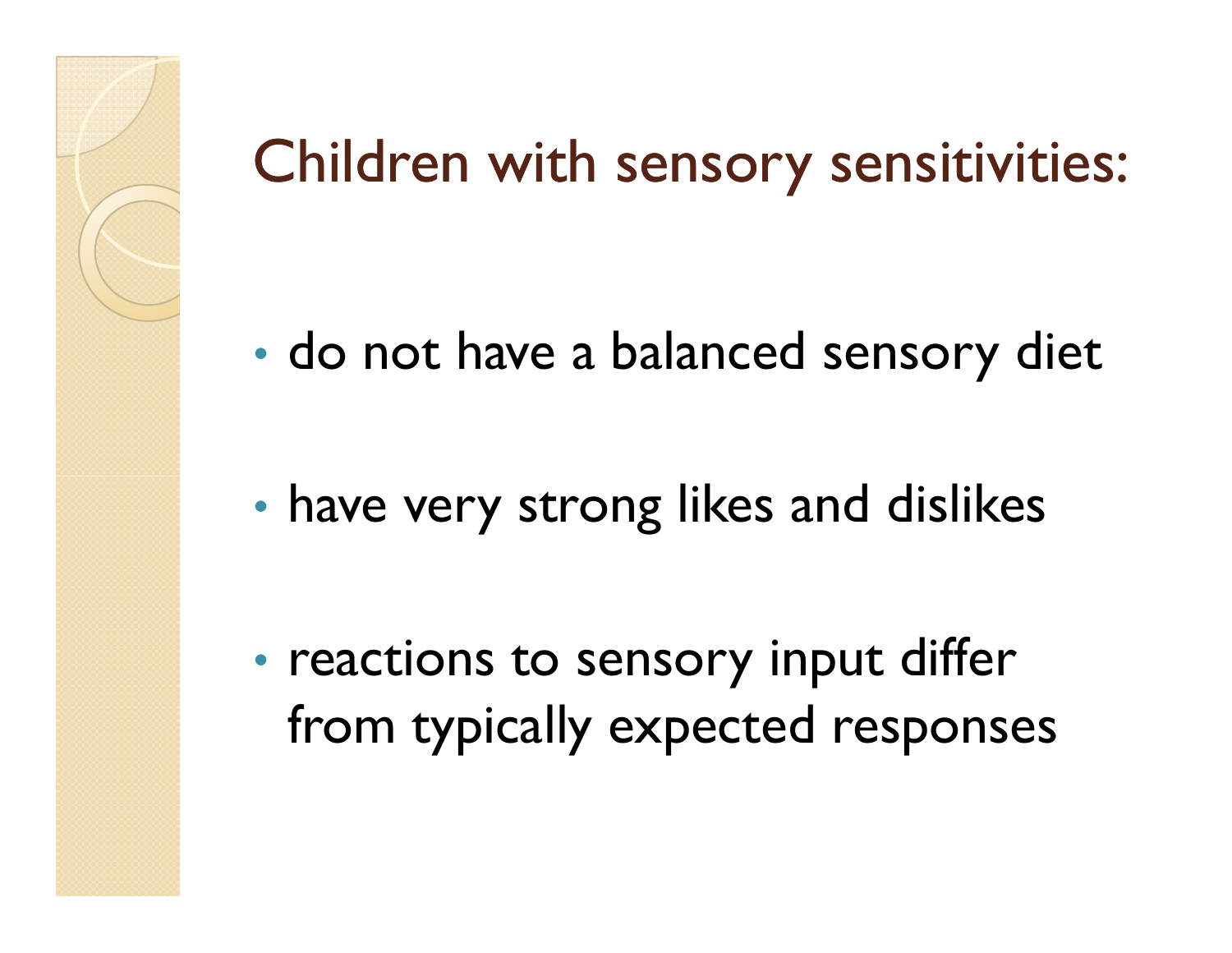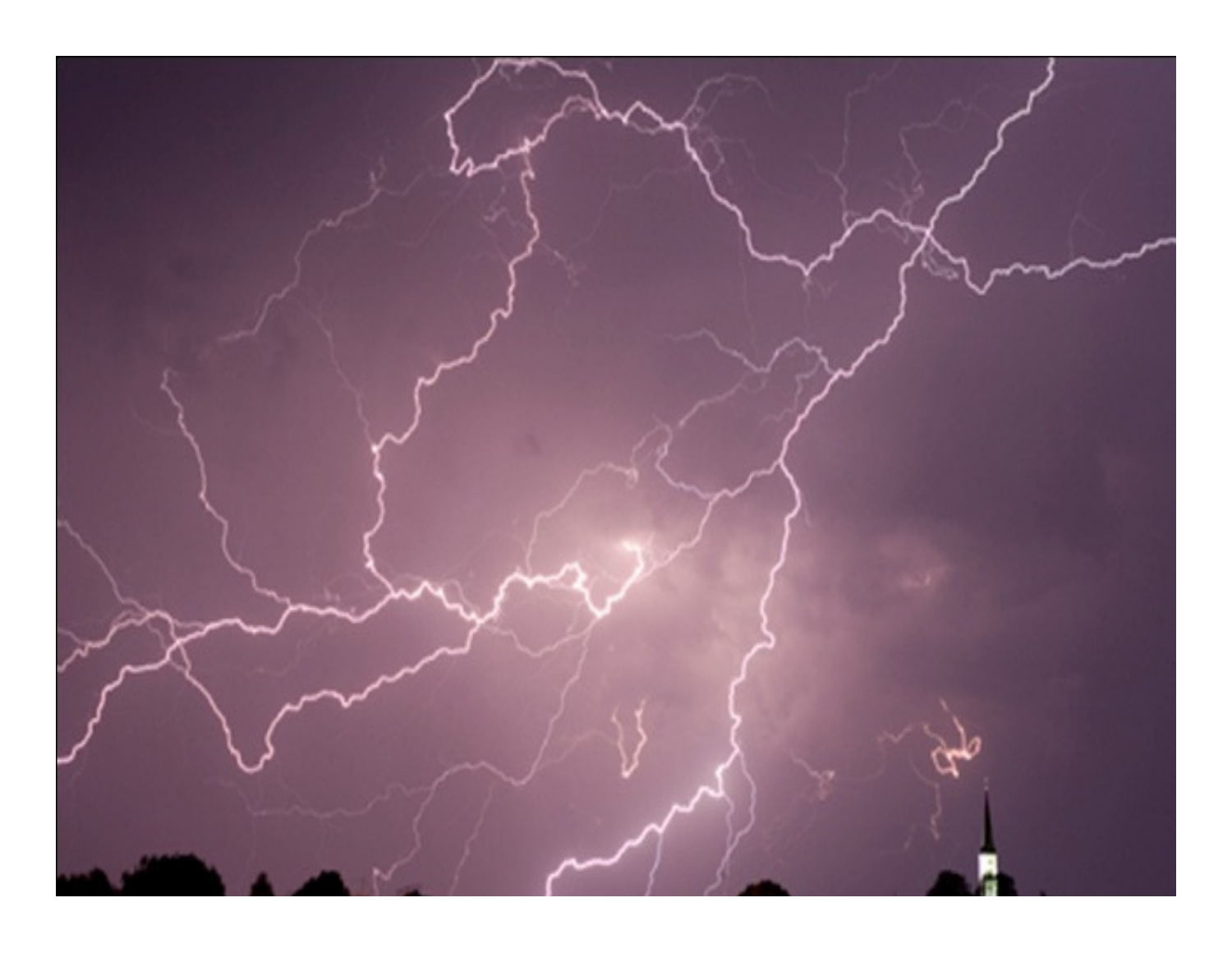### "It was raining lightning strikes at school today."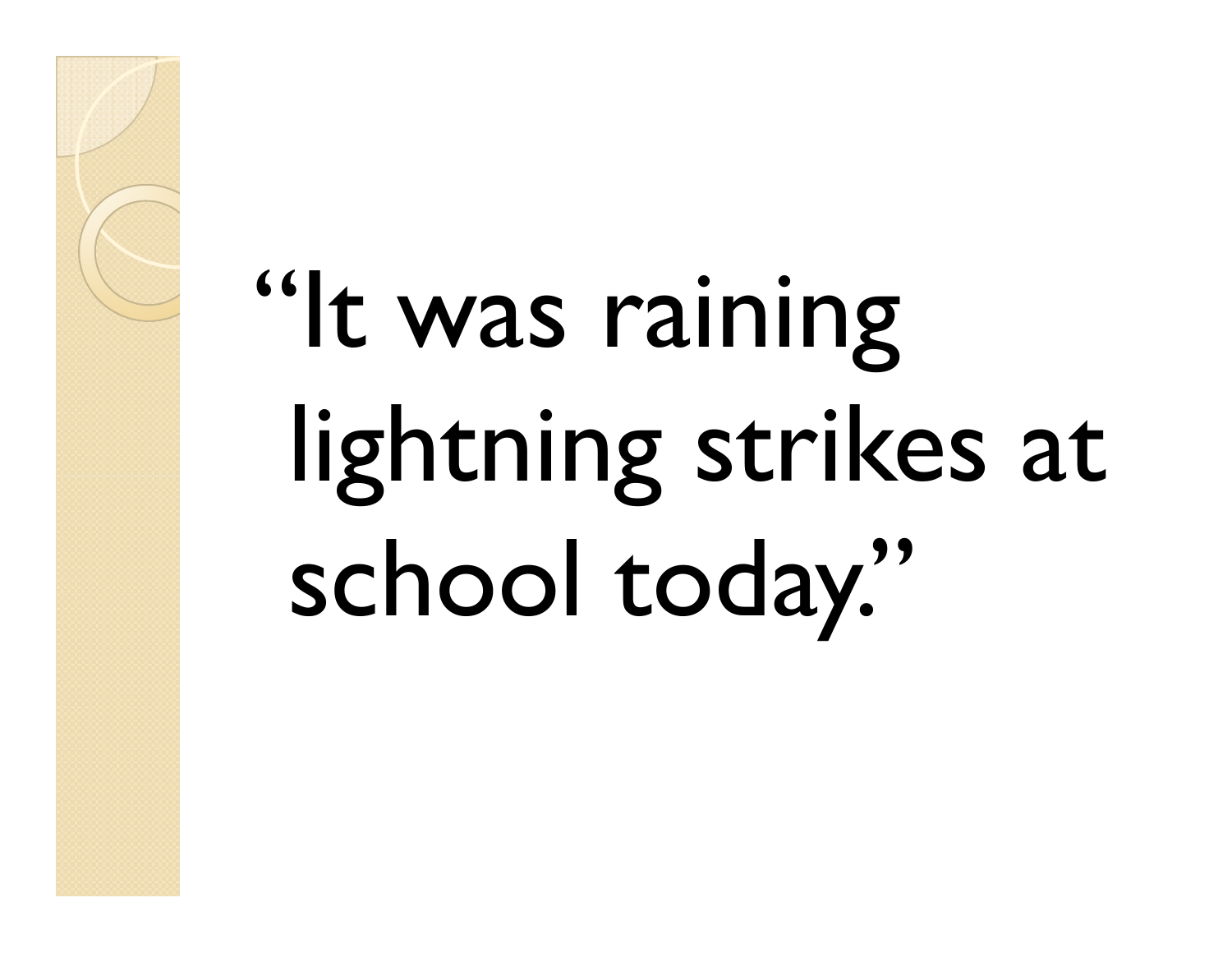#### Identify the hidden message

In your child's

- •• Inattentiveness
- •Disruption / Misbehaviour
- •Over / Under responsiveness

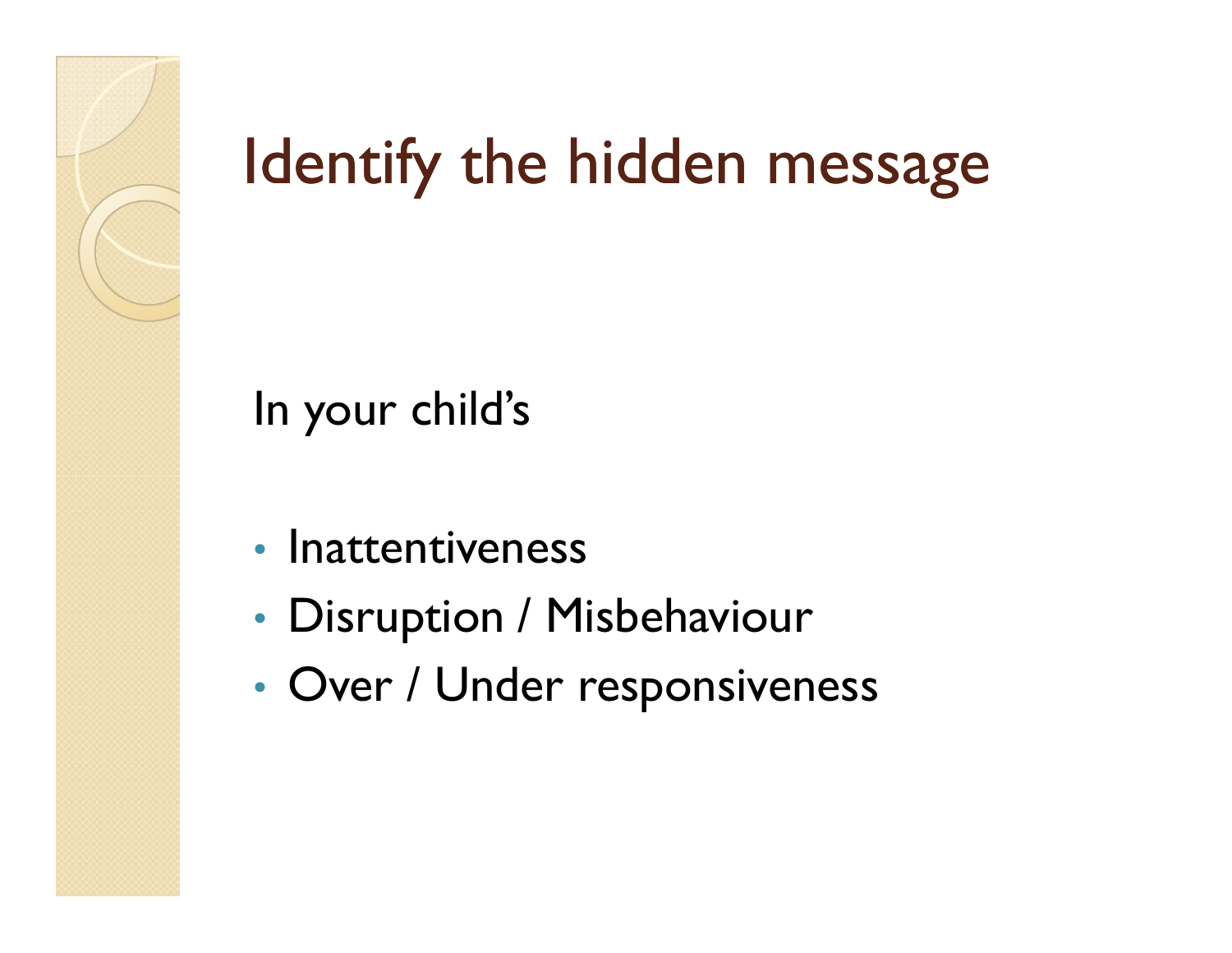

### Reach

me .......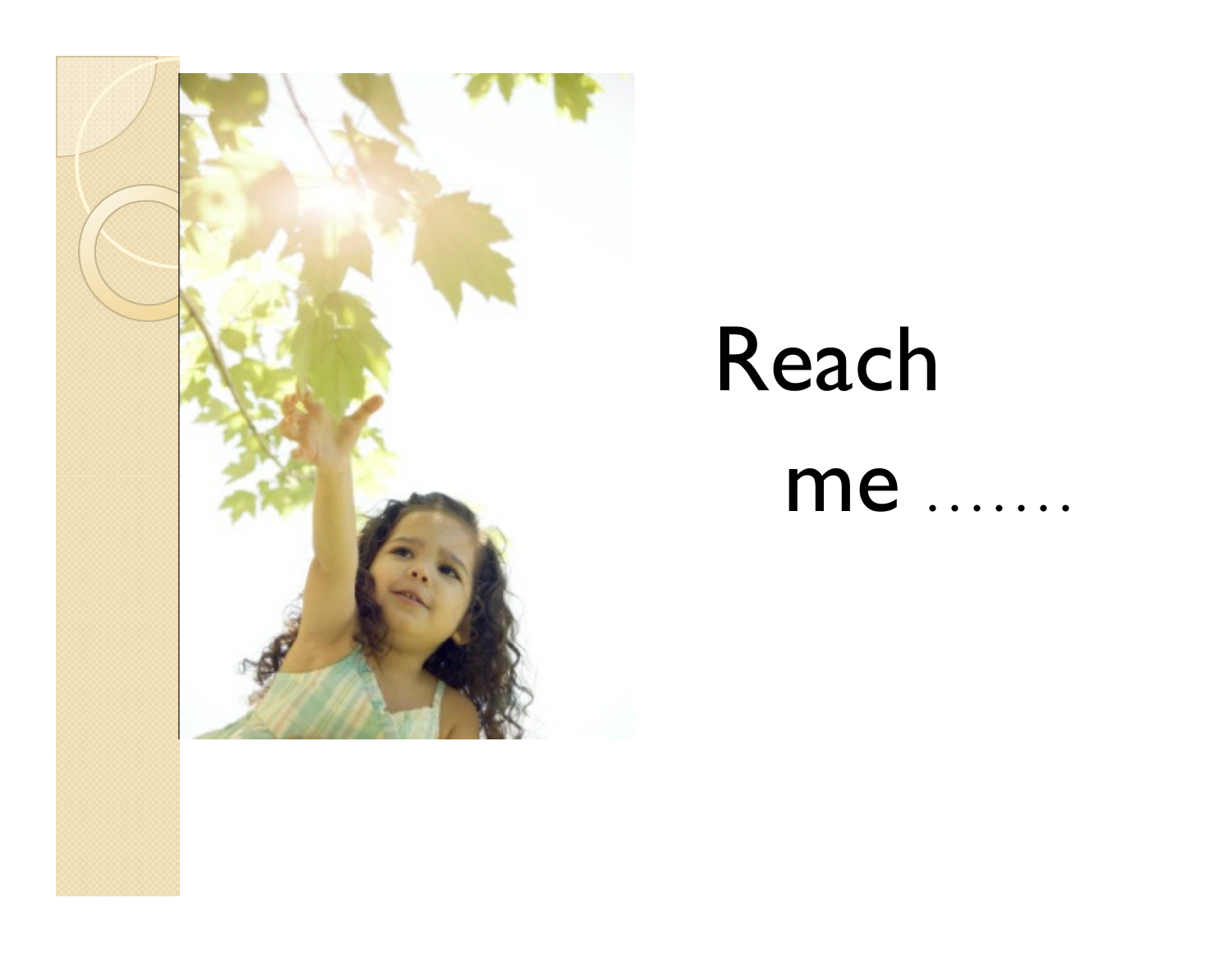### Use disruption to identify

What you are catching them doing "wrong" may be the clue you need to discover what strategies would help your sensory sensitive child.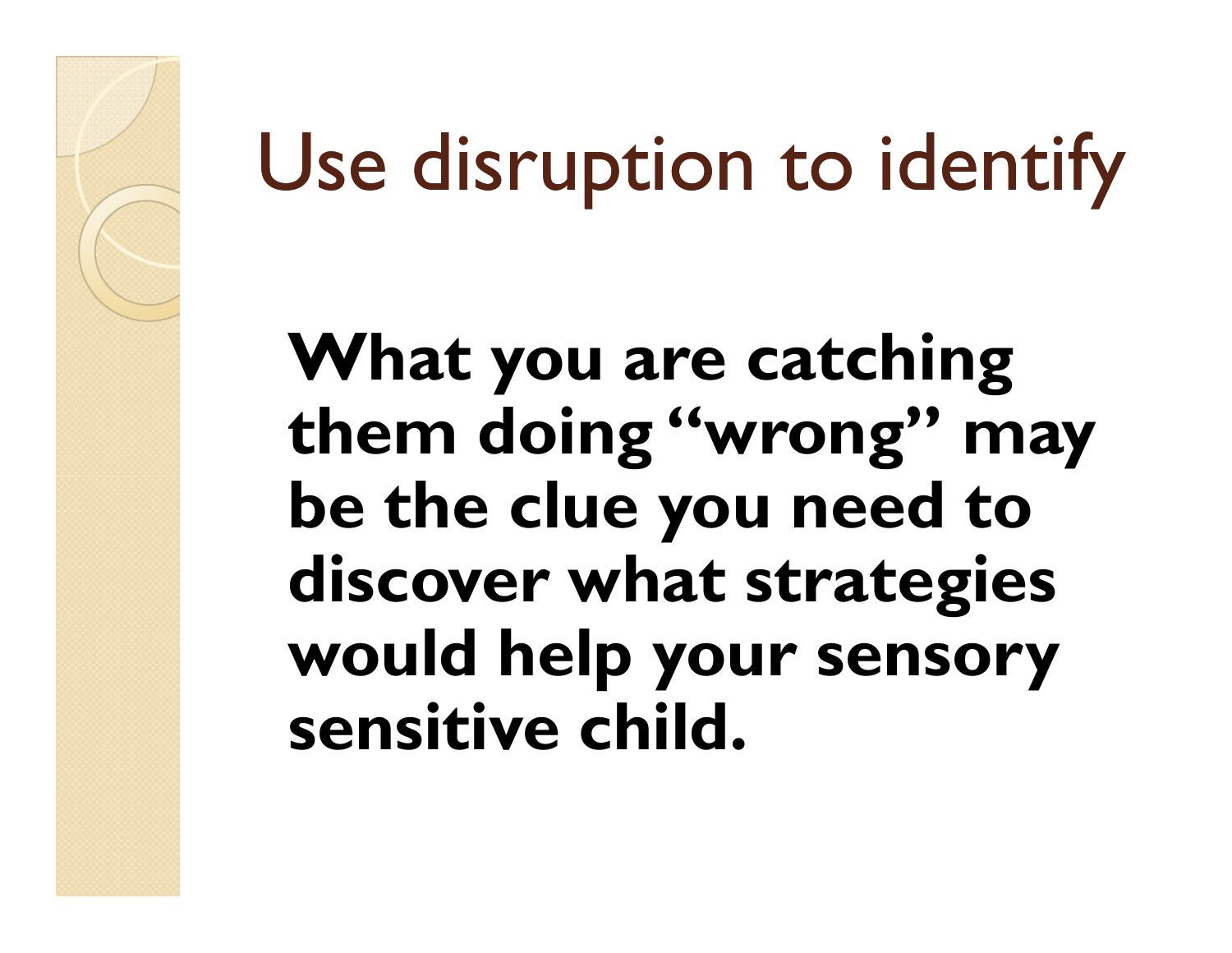

#### Strategies for Over/Under Sensory Responsiveness

At Home

• In the Classroom

• In public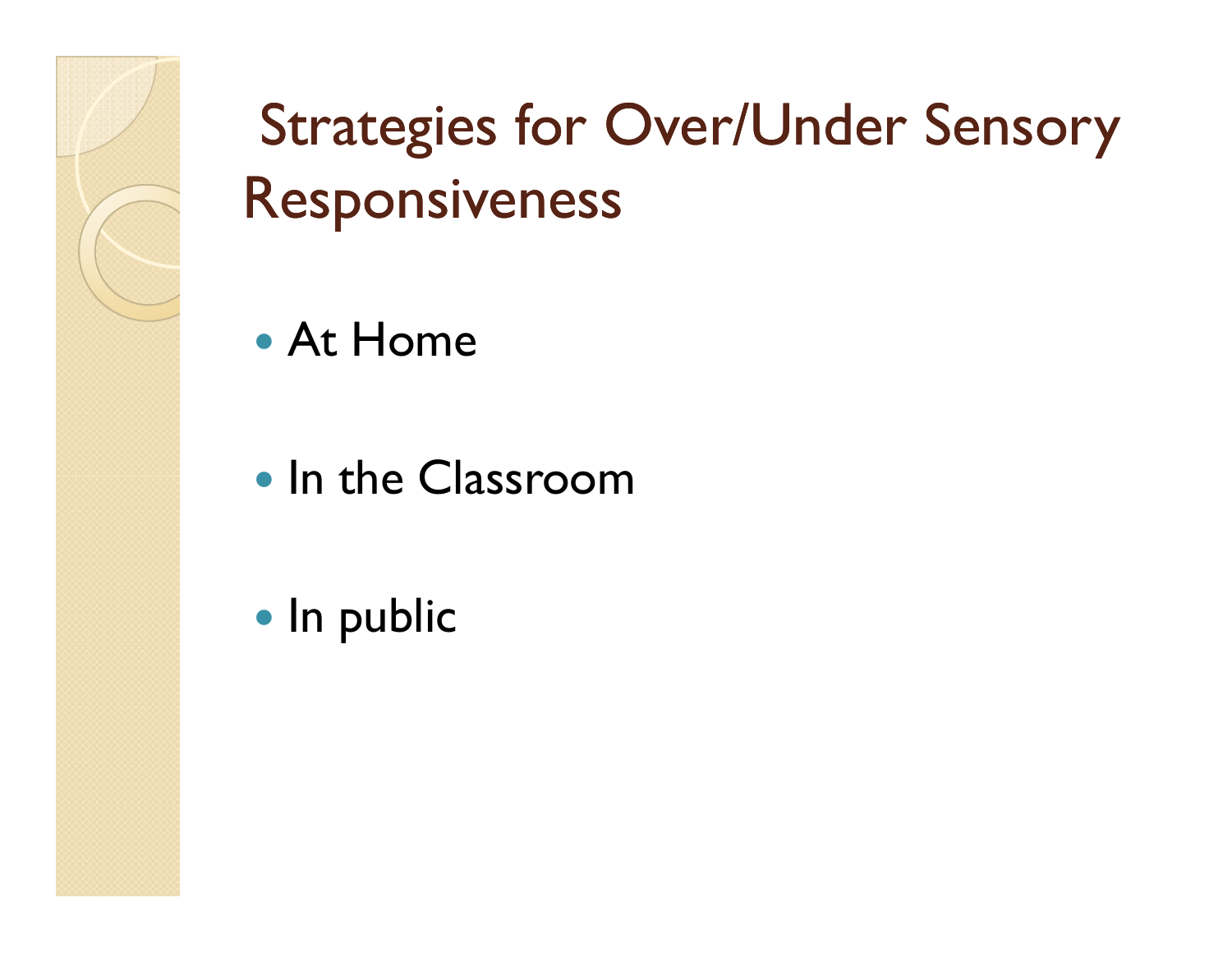



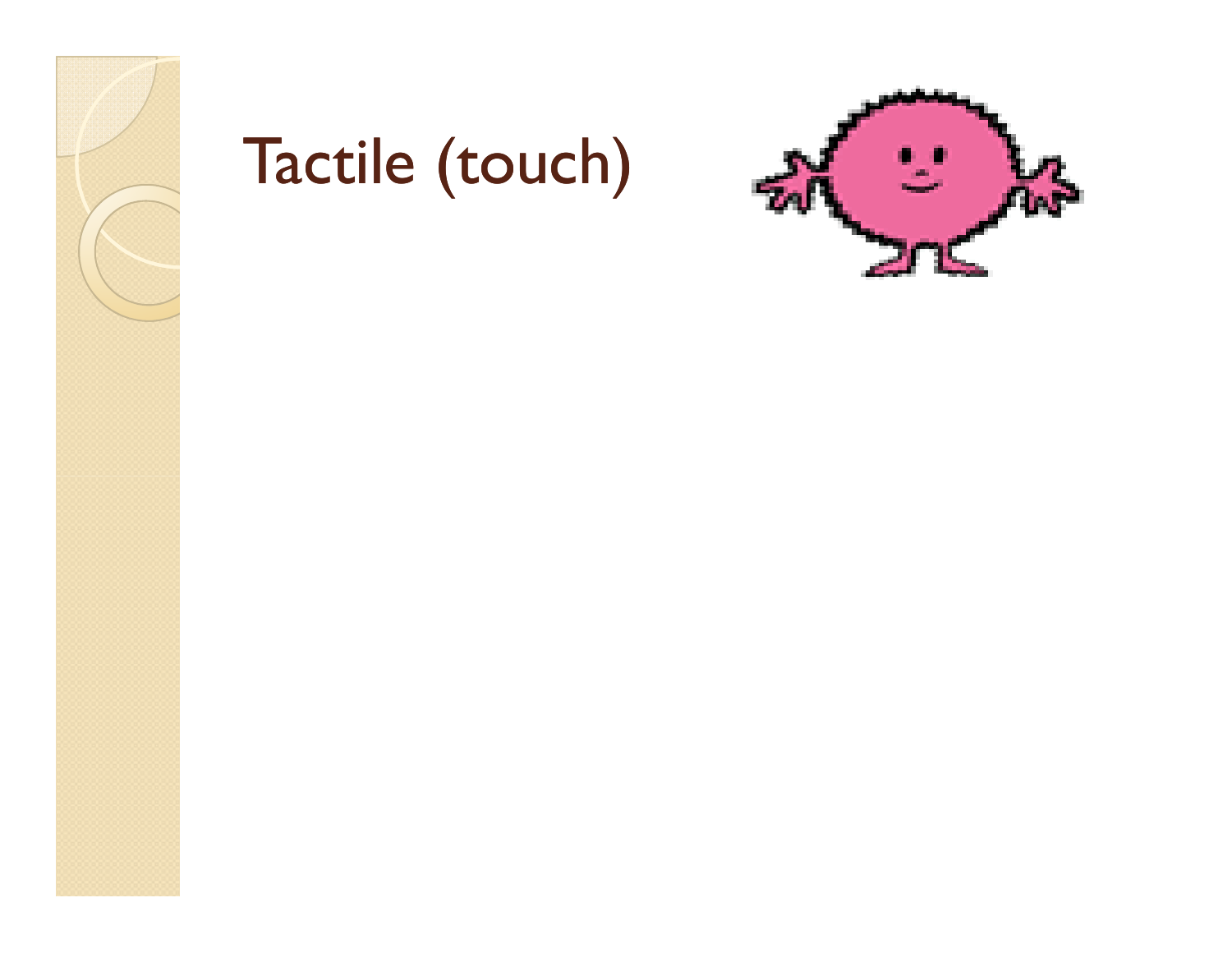

#### Visual (sight)

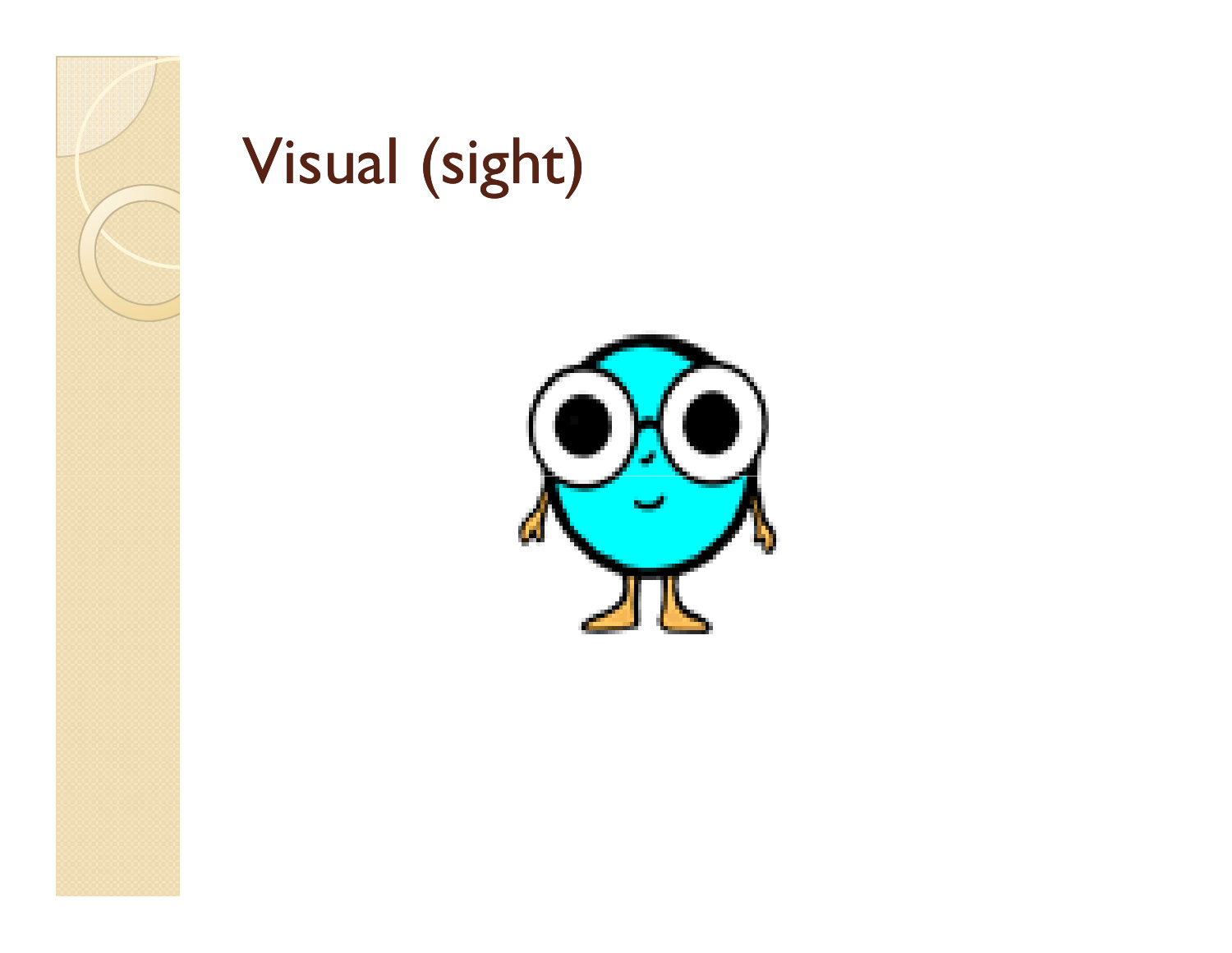

#### Auditory (hearing)

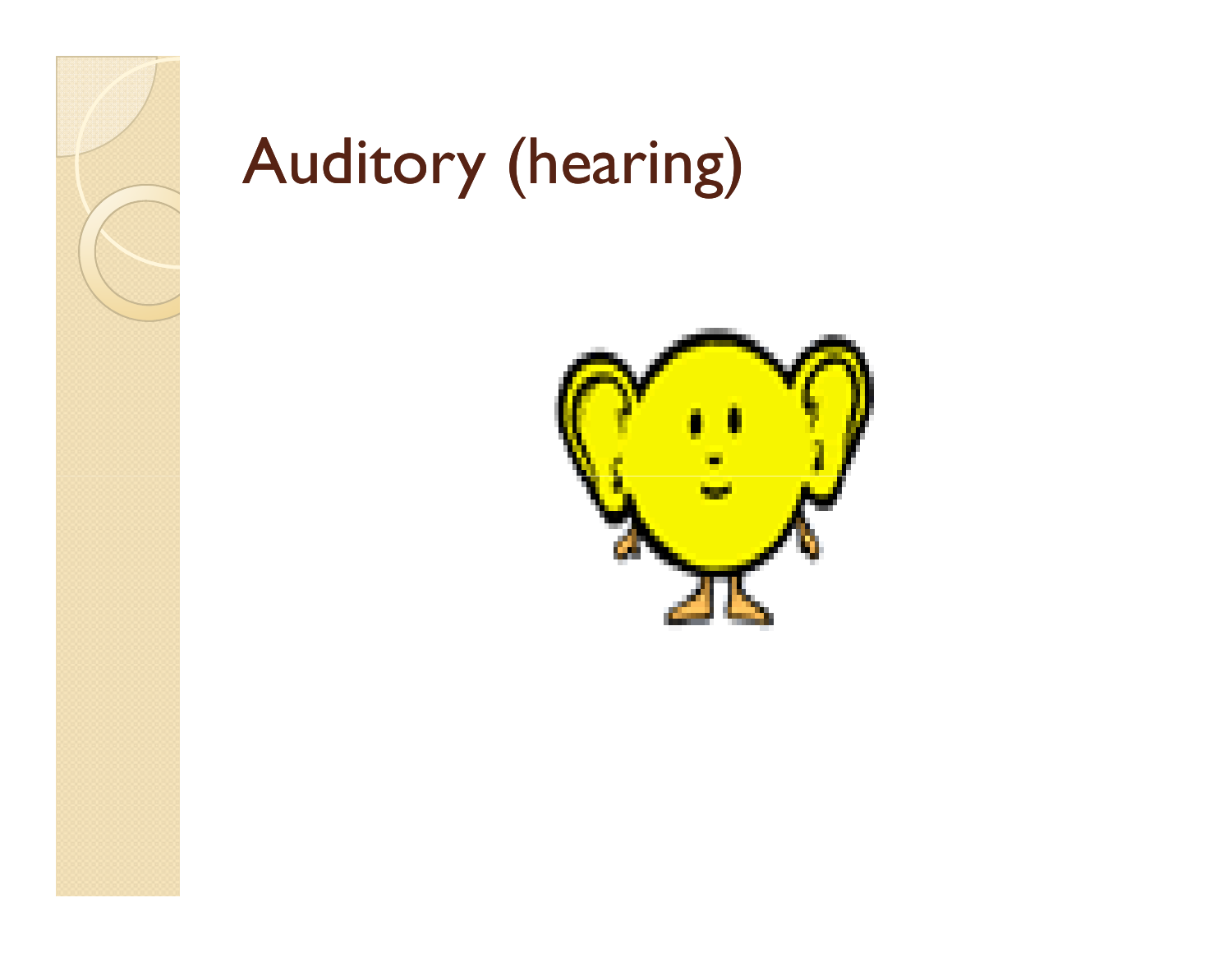

#### Gustatory (taste)

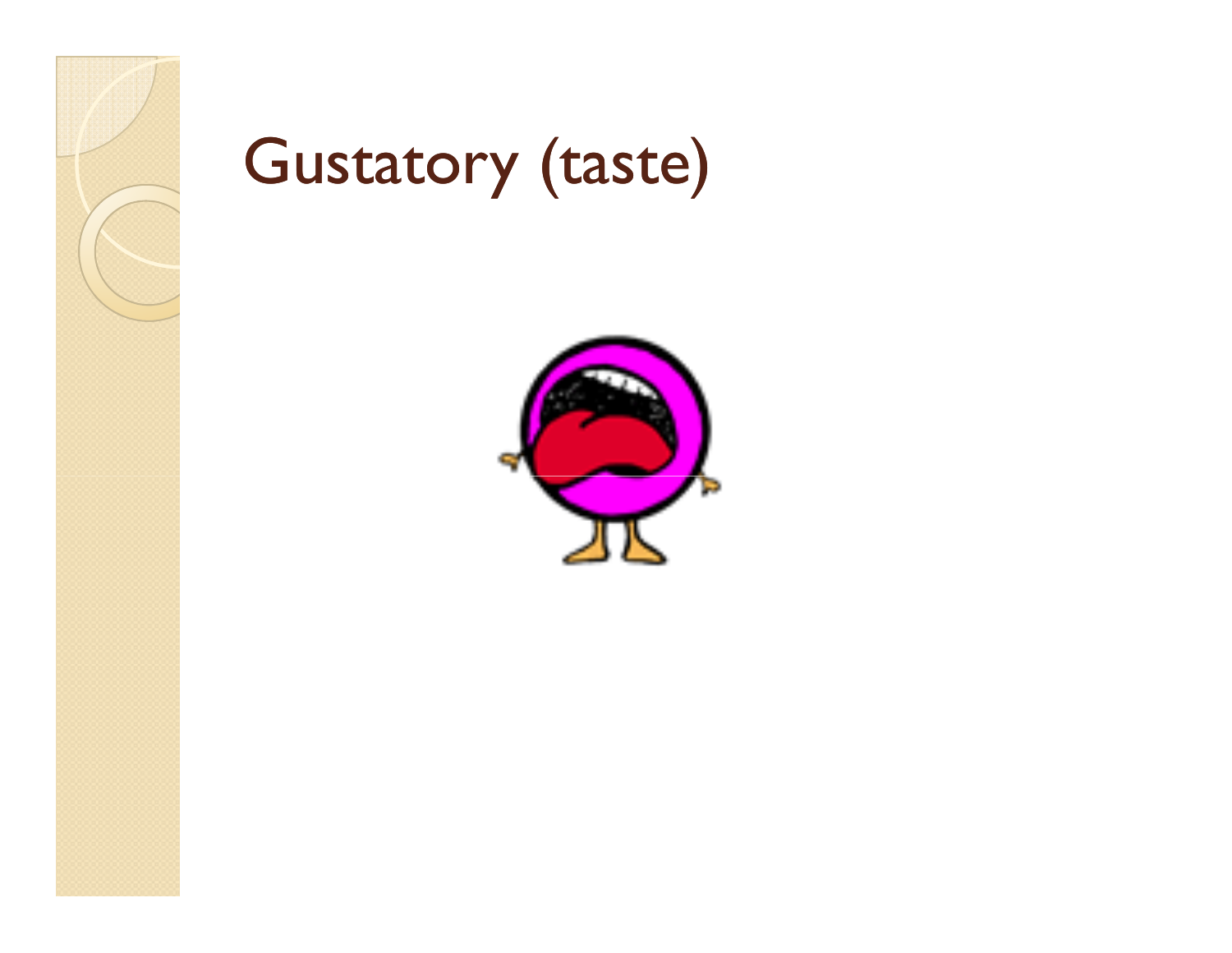

#### Olfactory (smell)

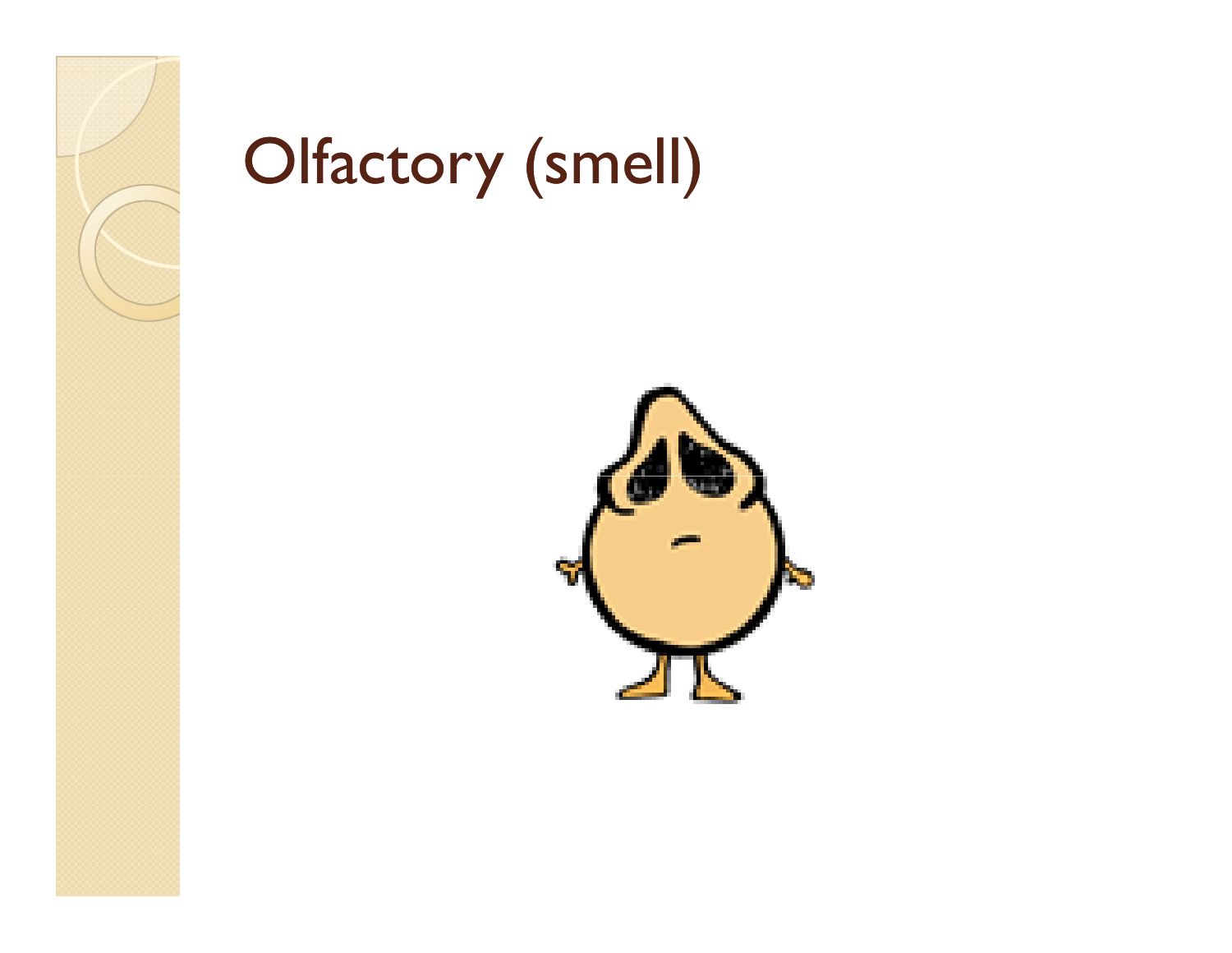

### Proprioception (body awareness)

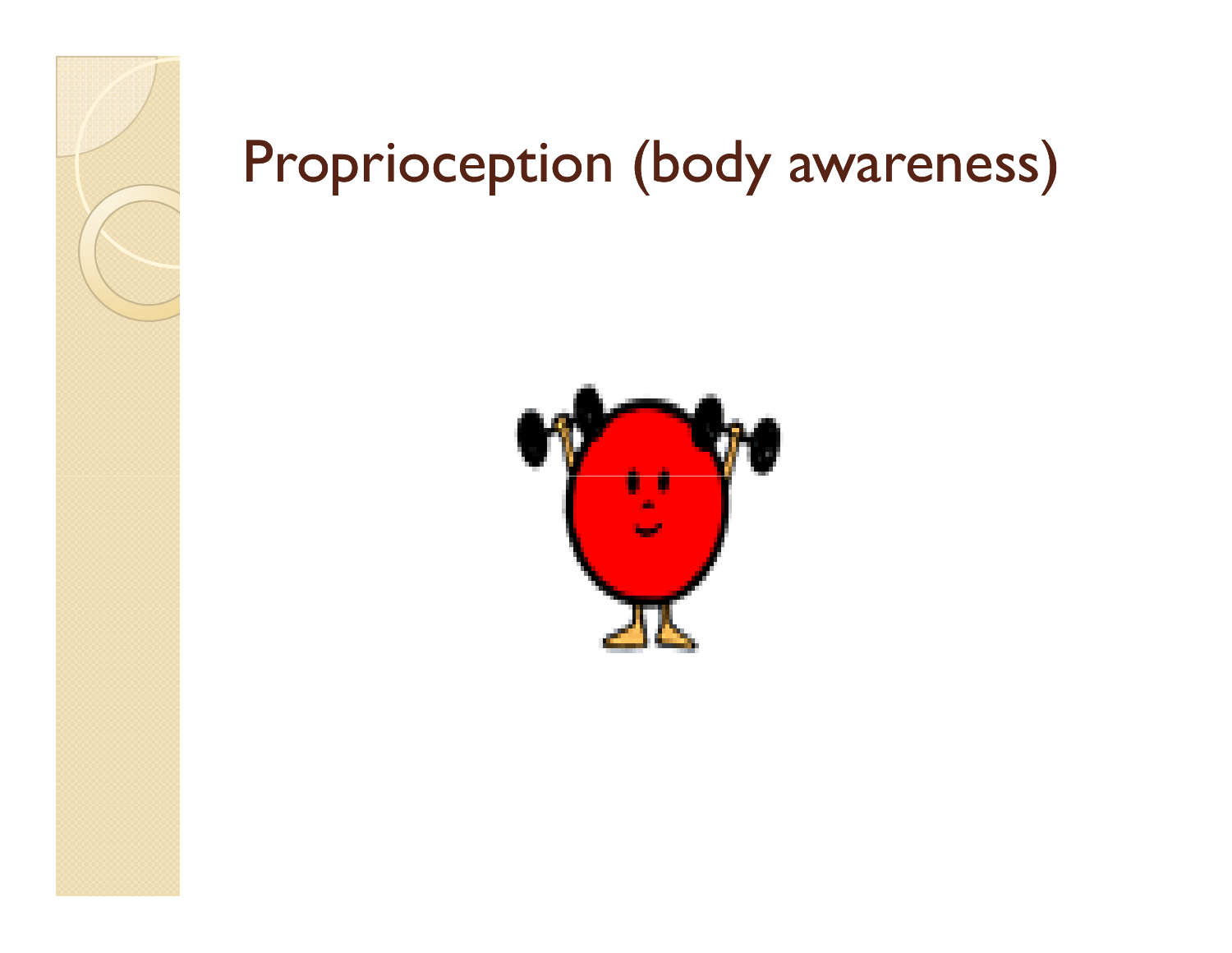

#### Vestibular (balance)

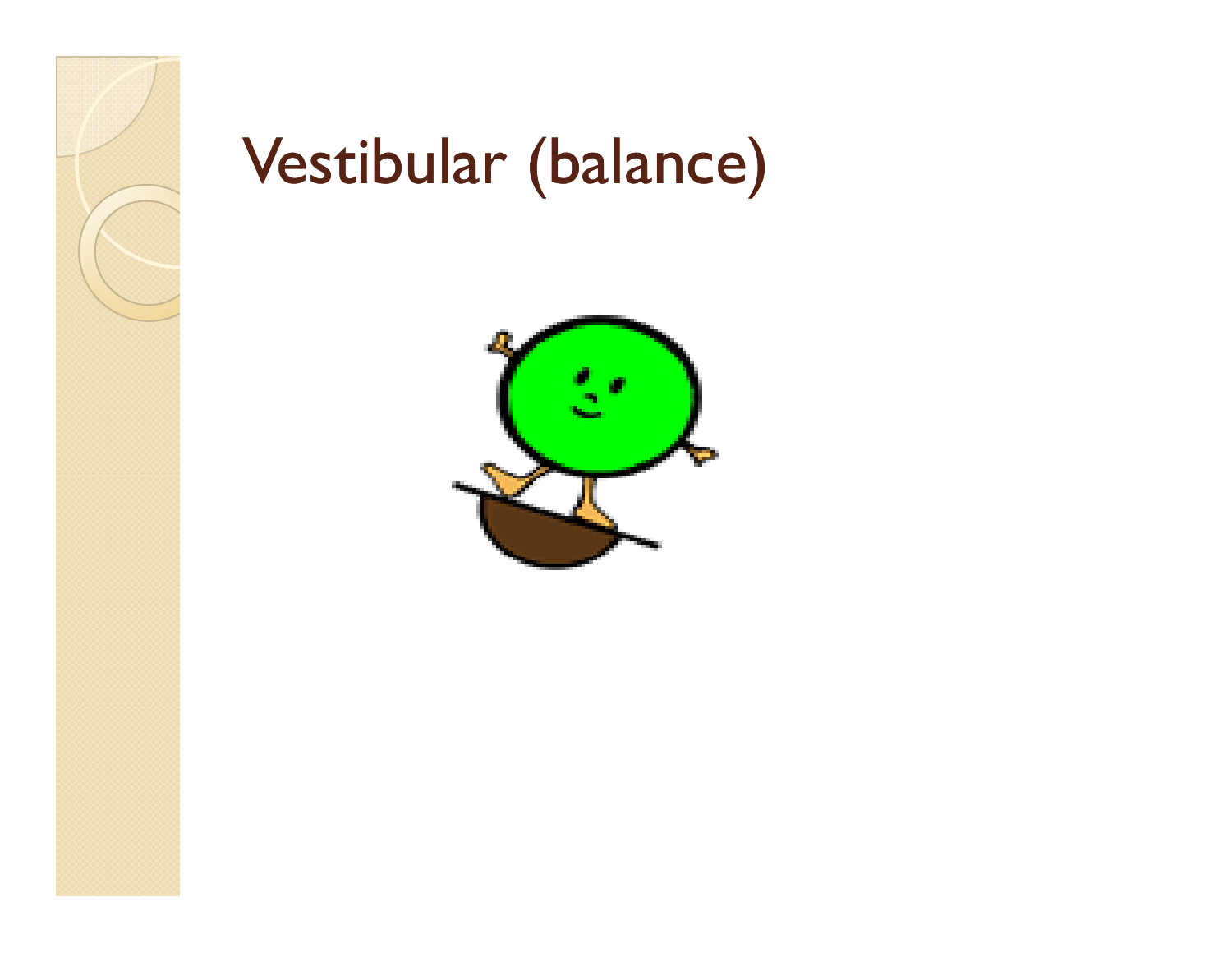

#### Imagine what it's like to be me....

• Max

• SONG: "Through My Eyes"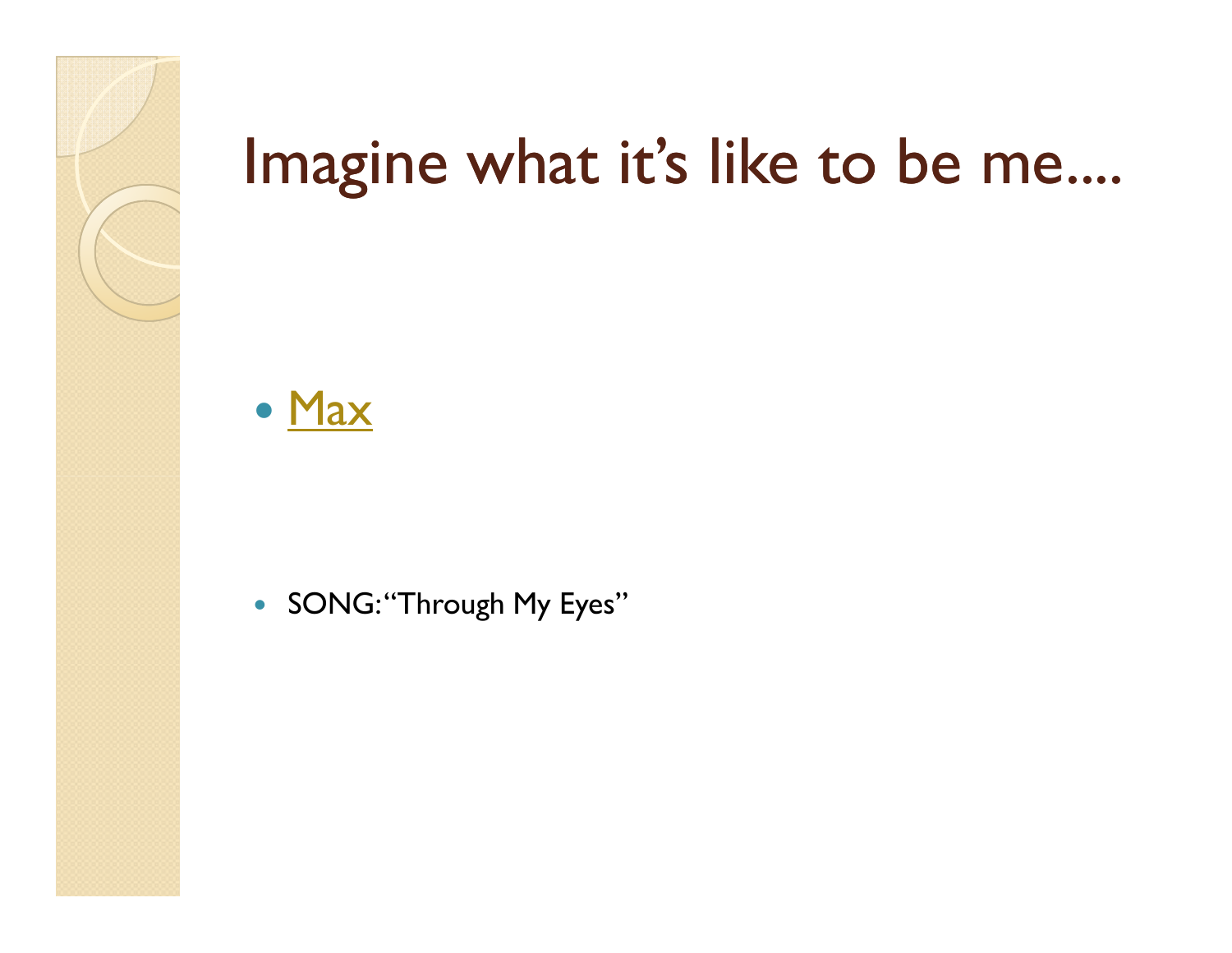# Imagine what it'slike to be me......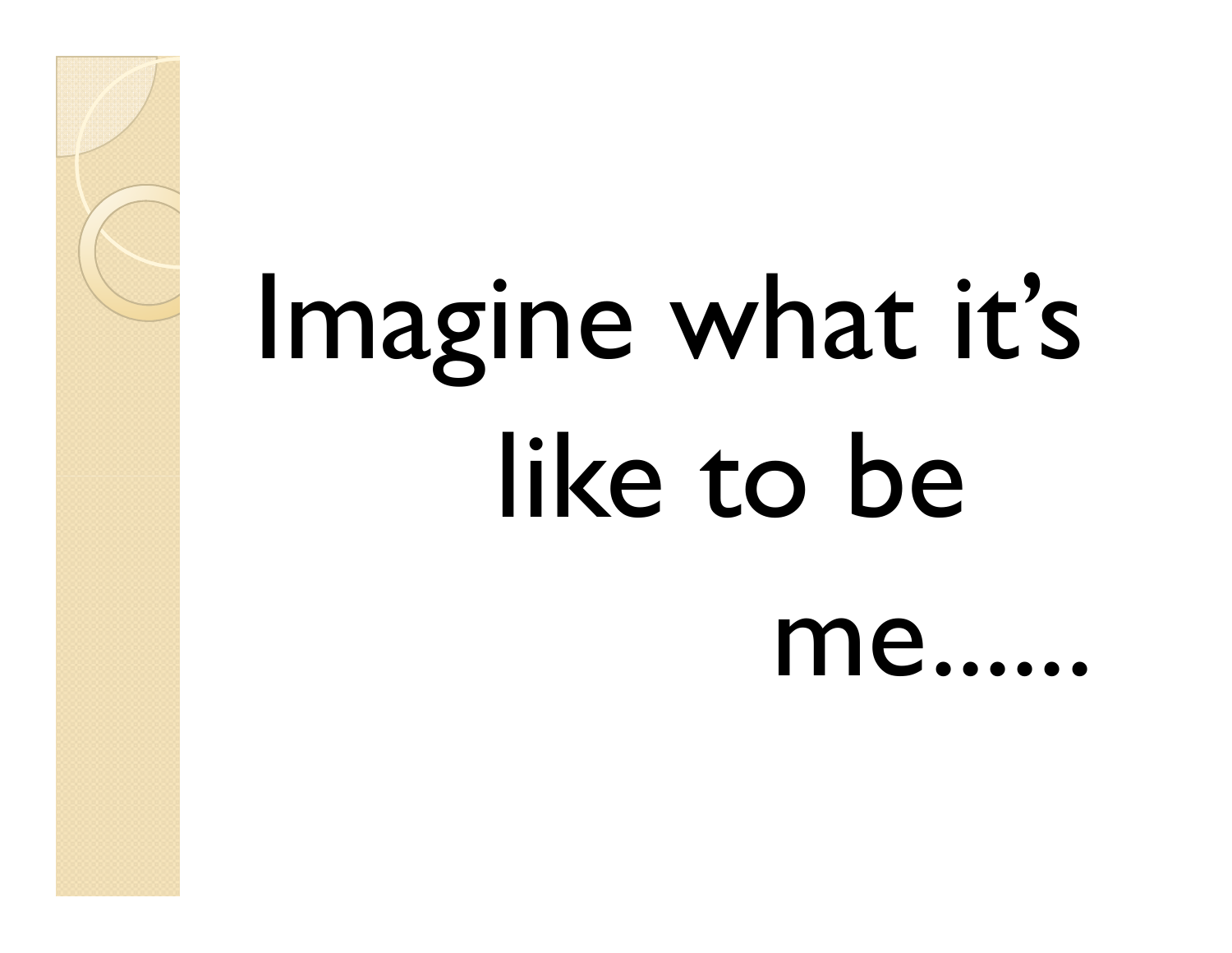## "I'm not blind but I can't always see."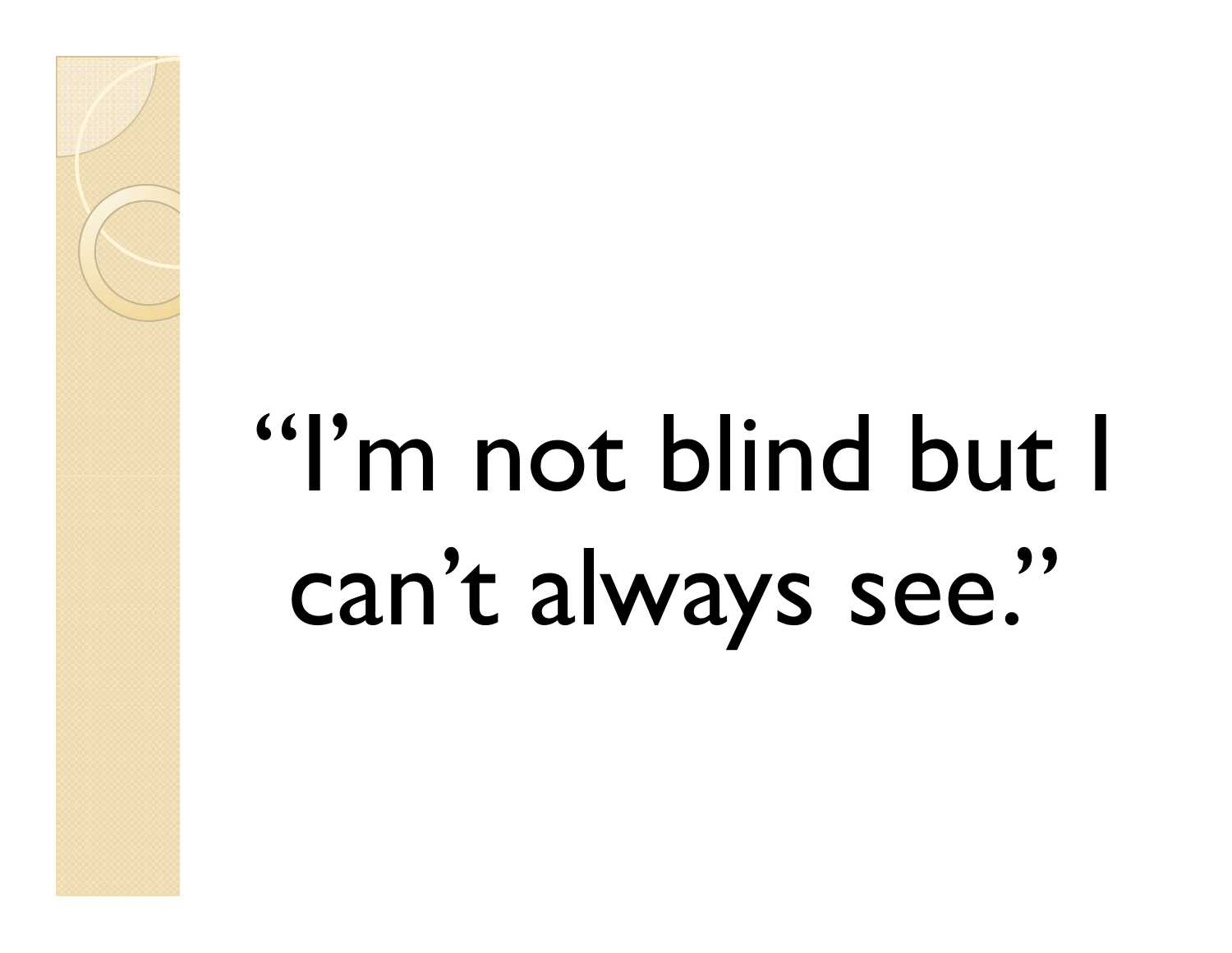## "I'm not deaf but sometimes things sound so strange to me."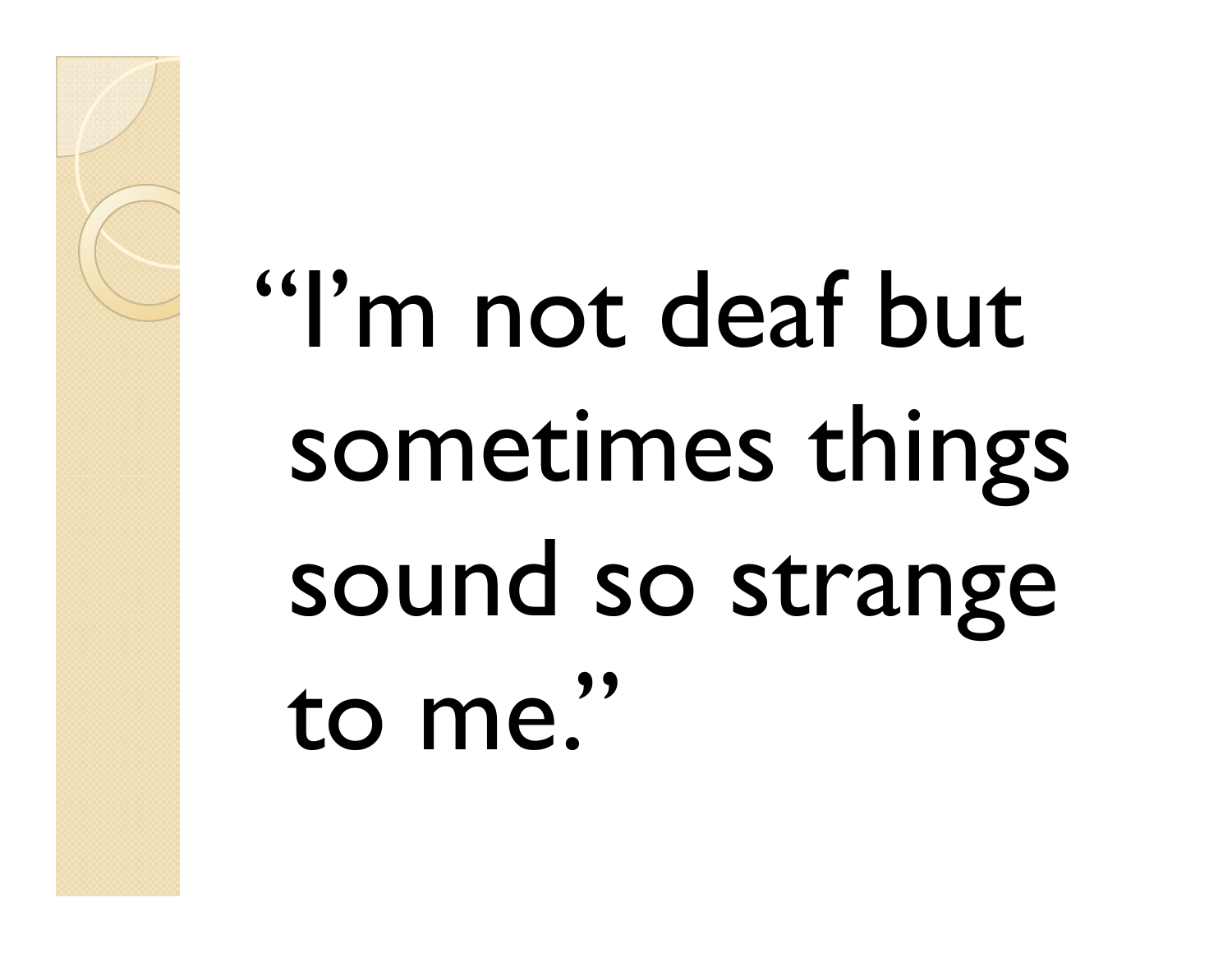

The essential first step toward helping your child with sensory sensitivities is to develop empathyfor how they experience the world.